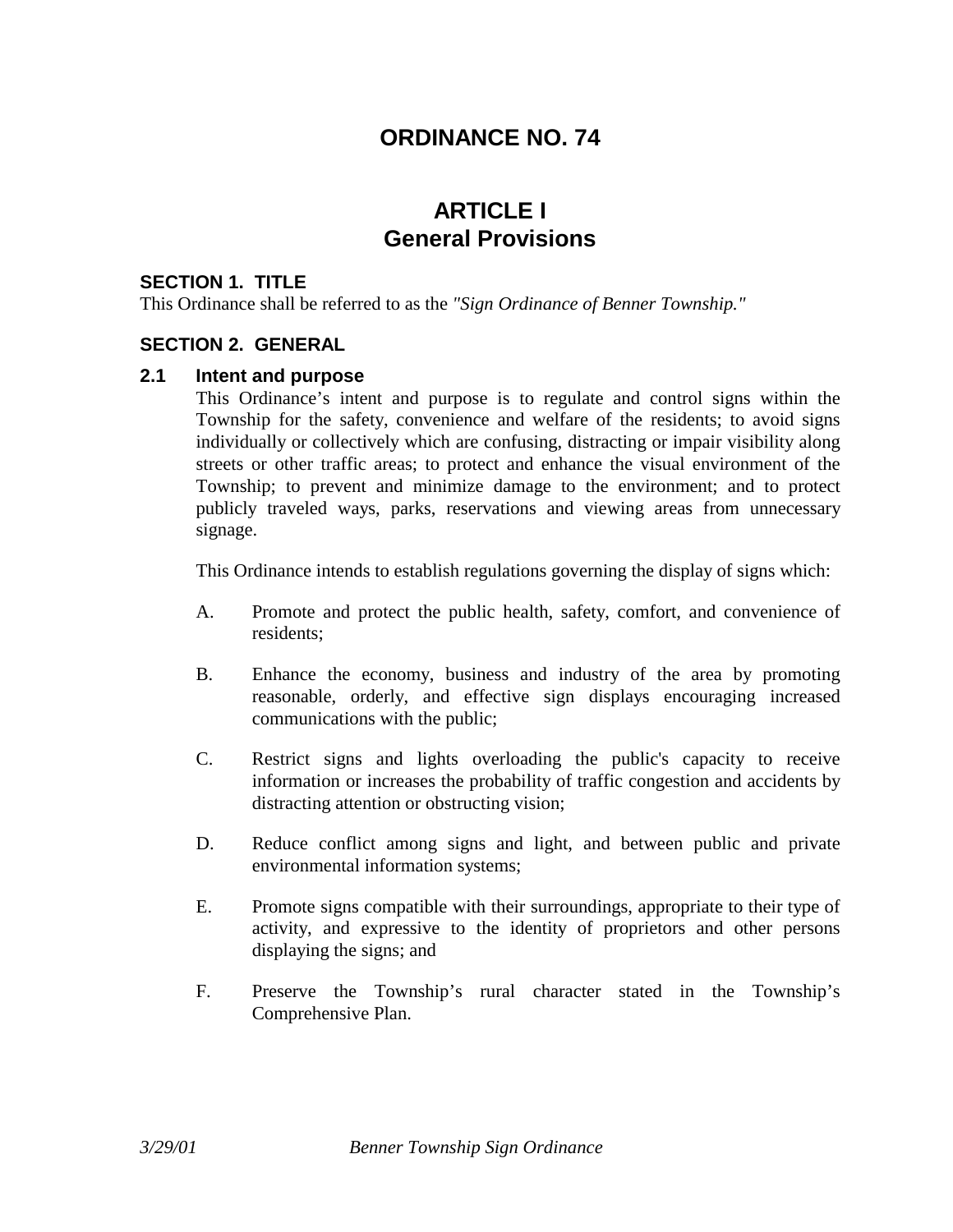## **2.2 Interpretation**

Interpretation and application of the provisions of this Ordinance shall be held to be the minimum requirements necessary for the promotion and protection of the public health, safety, comfort, and convenience.

**\_\_\_\_\_\_\_\_\_\_\_\_\_\_\_\_\_\_\_\_\_\_\_\_\_\_\_\_\_\_\_\_\_\_\_\_\_\_\_\_\_\_\_\_\_\_\_\_\_\_\_\_\_\_\_\_\_\_\_\_\_\_\_\_** 

## **2.3 Conflicting requirements**

If any provision or requirement of this Ordinance conflicts with other provisions or requirements of this Ordinance or of any other governmental law, ordinance resolution, rule or other regulation establishing more restrictive rule or higher standards shall govern.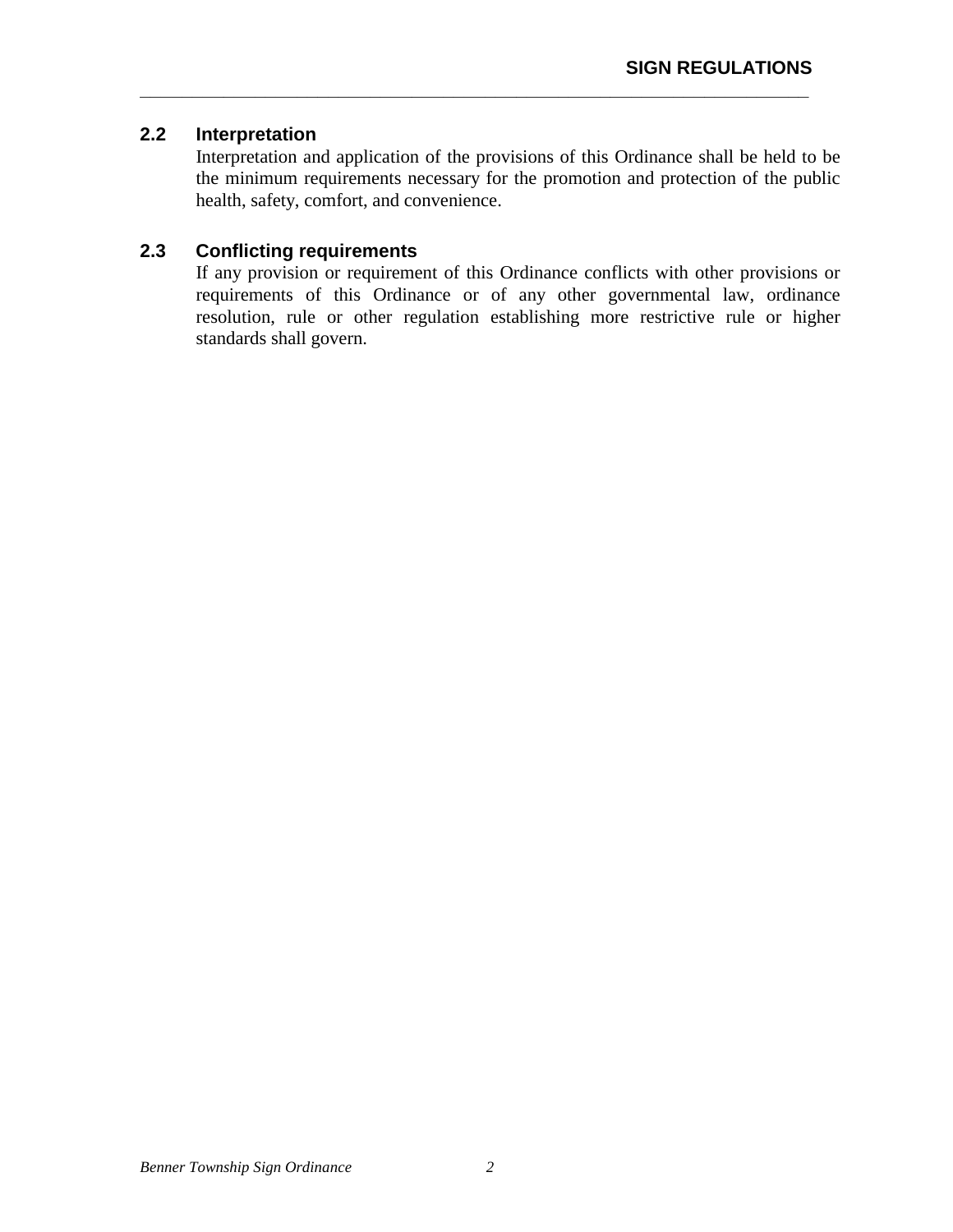# **ARTICLE II Definitions**

**\_\_\_\_\_\_\_\_\_\_\_\_\_\_\_\_\_\_\_\_\_\_\_\_\_\_\_\_\_\_\_\_\_\_\_\_\_\_\_\_\_\_\_\_\_\_\_\_\_\_\_\_\_\_\_\_\_\_\_\_\_\_\_\_** 

#### **SECTION 1. DEFINITIONS**

For the purpose of this Ordinance, the following definitions shall be observed and applied except where clearly indicated otherwise:

- A. Words used in the present tense include the future tense; the singular number includes the plural and the plural number includes the singular; words of masculine gender include feminine gender and words of feminine gender include masculine gender.
- B. The words "shall" and "must" are mandatory; the words "may" and "should" are permissive.
- C. The word "building" shall have the same meaning as the word "structure" and shall include all improvements of every kind, regardless of similarity to buildings.
- D. The words "used or occupied" include the words "intended, designed, maintained, or arranged to be used or occupied."
- E. The word "person," "applicant," "developer," and "owner" shall include an individual firm, association, organization, partnership, trust, company, public or private corporation for profit or not-for-profit, political subdivision, agency or instrumentality of the Commonwealth, bureau or agency of the United States, or any other similar entity.
- F. The word "municipal" shall mean Benner Township.
- G. The word "municipality" shall mean Benner Township.
- H. The word "planning agency" and "planning commission" shall mean the Benner Township Planning Commission.
- I. The word "Supervisors" shall mean the Benner Township Board of Supervisors.
- J. Words and terms shall have the meaning set forth, except where otherwise specifically indicated. Words and terms not defined herein shall be defined as in Webster's New Collegiate Dictionary.

**AWNING (Back-lit)** — Any awning, fixed or retractable, incorporating transparent or translucent materials in its covering and is illuminated by light sources behind the covering.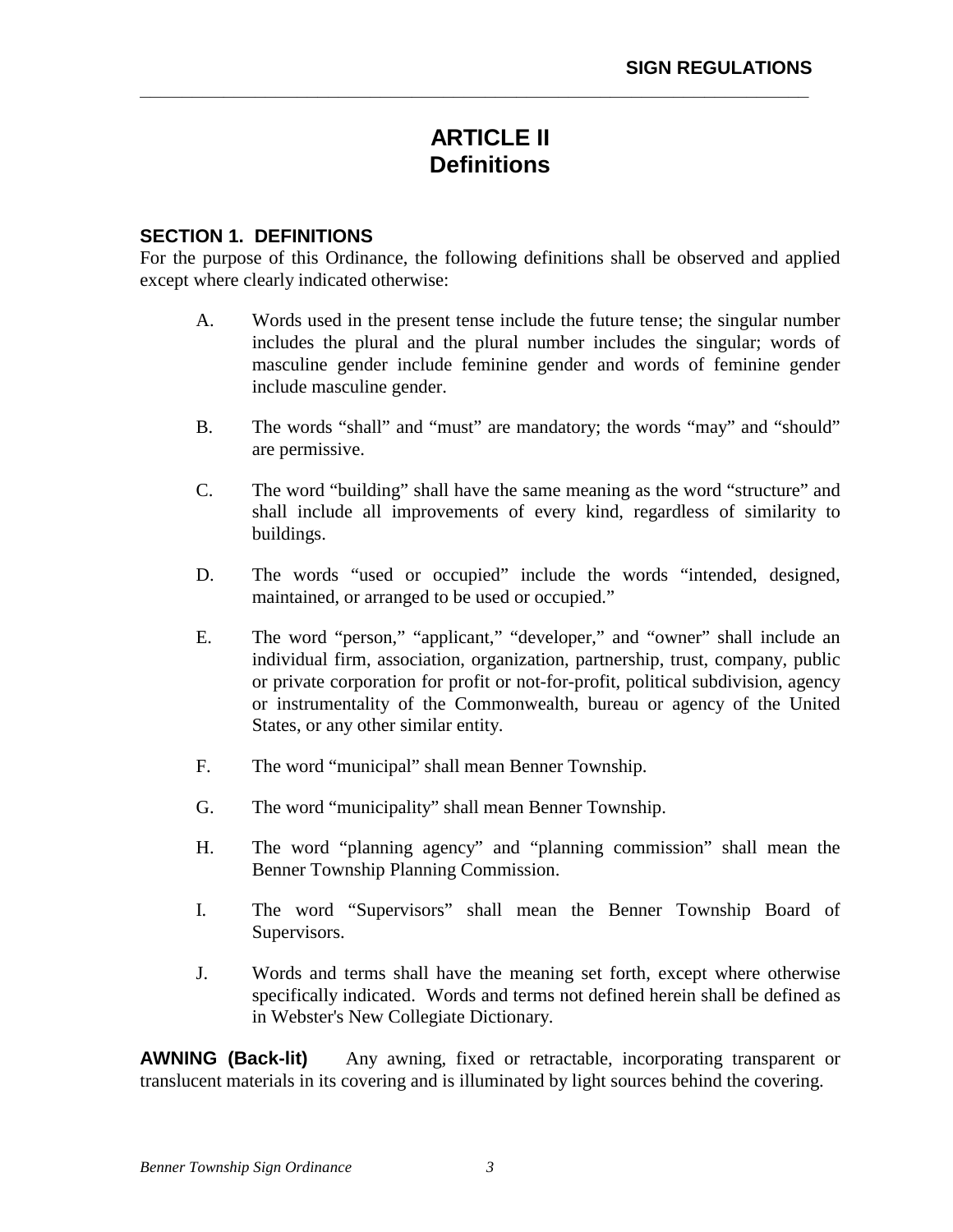**AWNING (Fixed)** — Fixed structure supported by frames or bracketing extending outward from a wall of a building not retracted or rolled up and constructed to provide shade or shelter.

**\_\_\_\_\_\_\_\_\_\_\_\_\_\_\_\_\_\_\_\_\_\_\_\_\_\_\_\_\_\_\_\_\_\_\_\_\_\_\_\_\_\_\_\_\_\_\_\_\_\_\_\_\_\_\_\_\_\_\_\_\_\_\_\_** 

**AWNING (Retractable)** — Structure fastened to a wall of a building when closed or rolled up does not extend 8 inches beyond the face of the building and, when extended, is constructed to provide shade or shelter.

**BANNER** — Hung either with or without a frame possessing characters, letters, illustrations, or ornamentations applied to paper, plastic, or fabric excluding flags, emblems, and insignia or political, professional, religious, education, or corporate organizations providing such flags, emblems, and insignia are displayed for non-commercial purposes.

**BUILDING MARKER SIGN** — Indicates the name of a building, date and other information about its construction. Sign may be cut into masonry surfaces, made of bronze, or other permanent material.

**BUSINESS SIGN** — Directs attention to a business, profession, activity, commodity, service, product price, or entertainment conducted, sold, or offered on a premises on which it is displayed.

**CANOPY** — Permanent or temporary structure, other than an awning or marquee, attached to a building over an entrance and carried by a frame supported by the ground or sidewalk, extending from the entrance to or over a sidewalk providing shade or shelter to pedestrians walking from the sidewalk to the building's entrance. Marquee is not a canopy.

**CHANGEABLE COPY SIGN** — Sign with characters, letters, or illustrations capable of changing or rearrangement without alteration of the face or surface of the sign. Sign with messages changing more than 8 times per day shall be considered an animated or moving sign, and not a changeable copy sign. Sign changing by electronic or mechanical indication of only time or temperature shall be considered a "time and temperature" sign and not a changeable copy sign.

**CLEAR SIGHT TRIANGLE –** An area at a street intersection in which only certain specified signs are permitted.

**CODE ENFORCEMENT OFFICER** — Agent, as authorized by the Benner Township Board of Supervisors, to enforce the provisions of this Ordinance.

**COMMERCIAL MESSAGE** — Any sign wording, logo, or representation, directly or indirectly, names, or advertises a business, product, service or other commercial activity.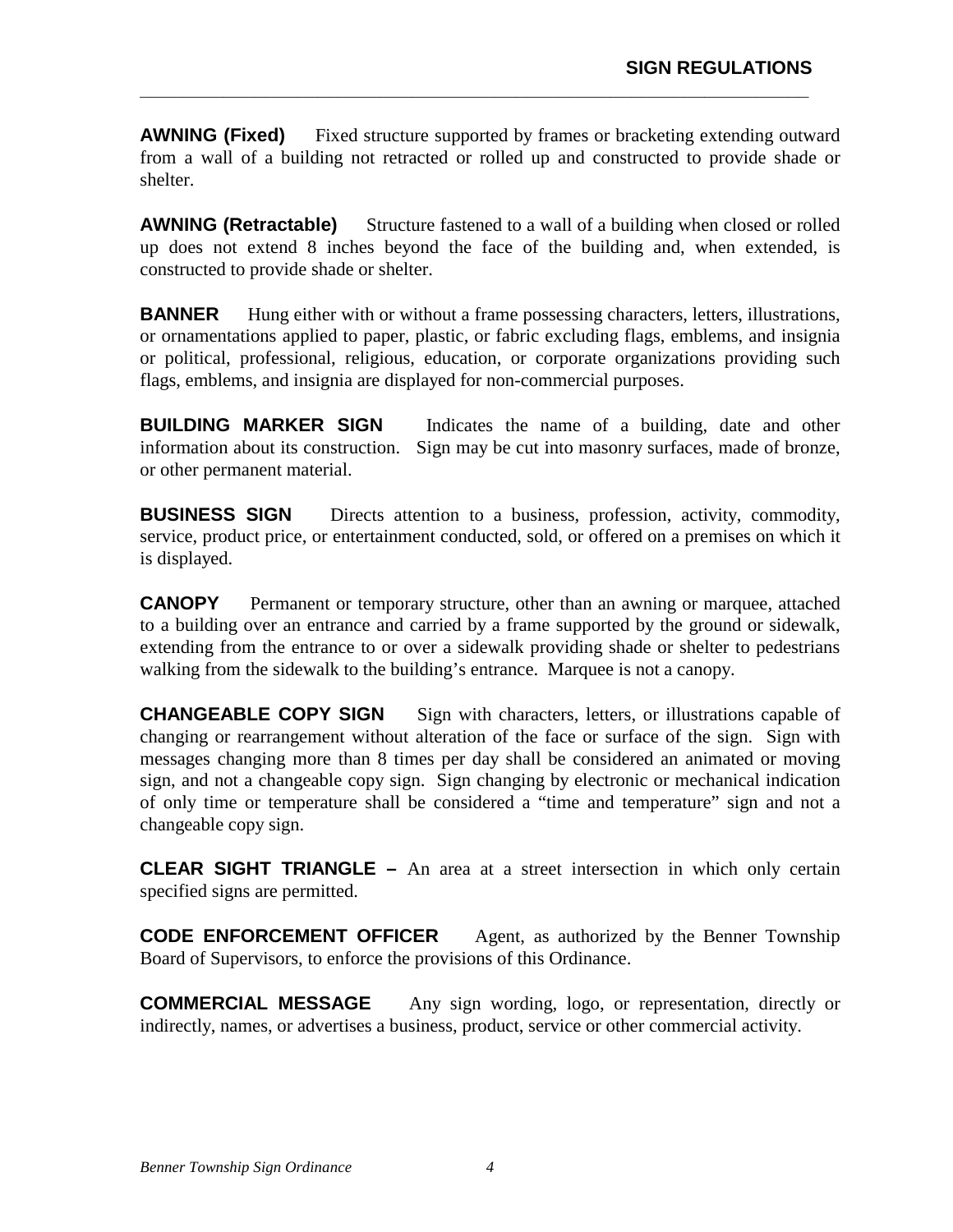**CONSTRUCTION SIGN** — Identifies individuals or companies involved in design, construction, wrecking, financing, or development of a premises under construction only for the duration of the work.

**\_\_\_\_\_\_\_\_\_\_\_\_\_\_\_\_\_\_\_\_\_\_\_\_\_\_\_\_\_\_\_\_\_\_\_\_\_\_\_\_\_\_\_\_\_\_\_\_\_\_\_\_\_\_\_\_\_\_\_\_\_\_\_\_** 

**CURB LEVEL** — Level of established curb in front of a building or other structure measured at the center of the building front. Where no curb elevation is established, mean elevation of the center line of the street fronting the building or structure shall be considered the curb level.

**CURB LINE** — Vertical plane projected upward from the face of the curb along a street.

**DIRECTIONAL SIGN** — Contains no advertising providing direction or instruction to guide persons to facilities serving the public, including, but not limited to, signs identifying rest rooms, public telephones and walkways, parking areas, and other similar facilities. *Same as an Informational Sign.*

**DIRECTORY SIGN** — Contains name and/or address of occupant, address of premises, and/or identification of any legal business conducted at a premises.

**FLASHING SIGN** — Illuminated sign where artificial light sources are not stationary or constant in intensity and color when illuminated. For the purpose of this Ordinance, any moving illuminated sign affected by intermittent lighting shall be considered a flashing sign.

**FREE-STANDING SIGN** — Independent from any building or structure, supported permanently on the ground by poles, pedestals, or braces. Such signs include pole and monolith signs.

**GOVERNMENTAL SIGNS** — Erected by a governmental body bearing no commercial advertising, including such signs as traffic, railroad crossing, safety, and identification of public schools and playgrounds, etc.

**GRADE LEVEL** — Average level of the finished ground surface adjacent to a sign, or the exterior wall of a building where a sign is affixed.

**GROUND SIGN** — Supported by one or more uprights, poles, or braces placed in or on the ground. Such signs include monolith and pole signs.

**HEIGHT OF SIGN** — Vertical distance measured from the average ground level immediately below a sign to the highest point of the sign and its supporting structure.

**HOME OCCUPATION SIGNS** — Located in residential districts for home occupations containing no commercial message except advertisement of goods or services legally offered on the premises.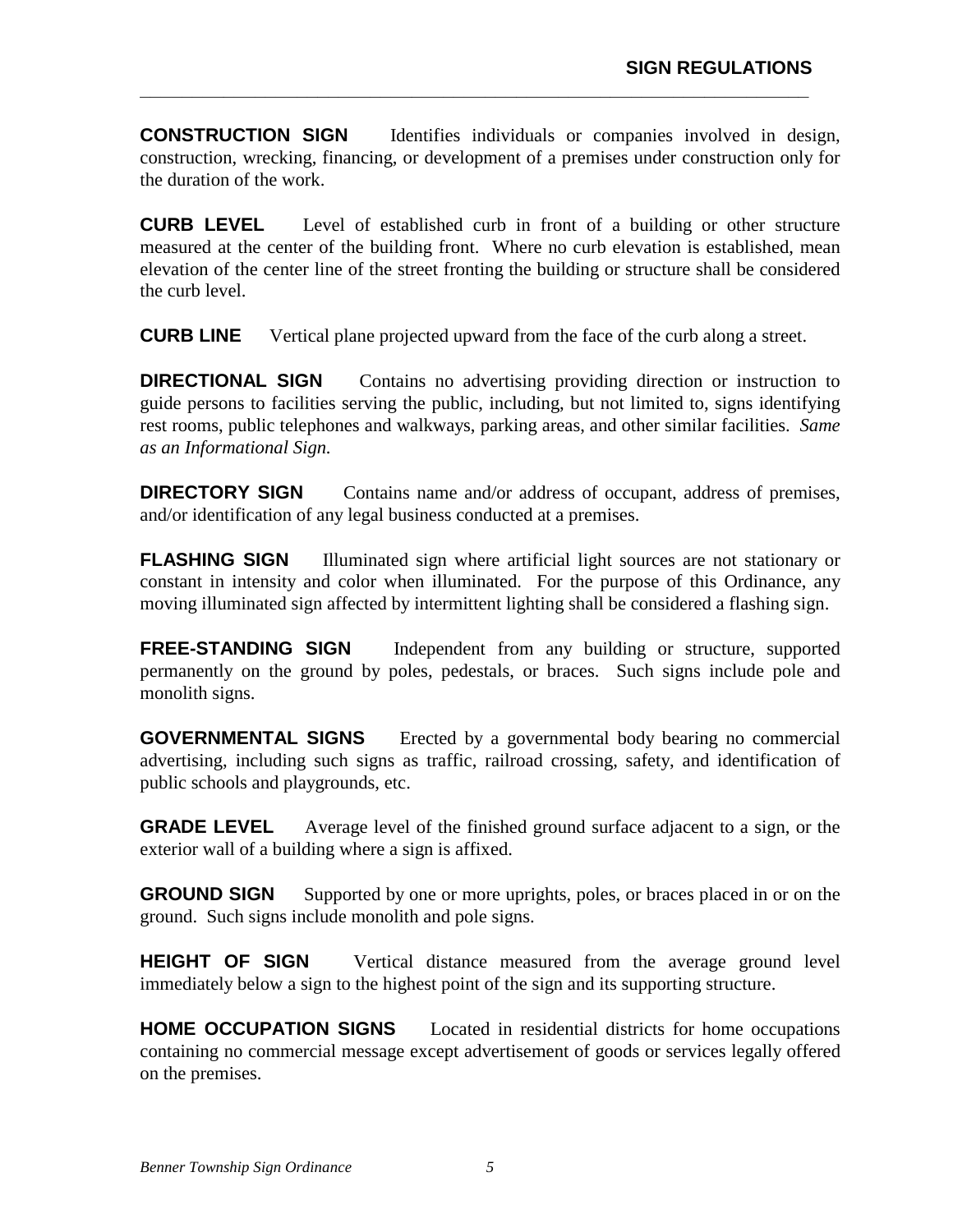**ILLUMINATED SIGN** — Provides artificial light directly through any transparent or translucent material from a light source connected with the sign, or a sign illuminated by a light focused directly at the sign surface.

**\_\_\_\_\_\_\_\_\_\_\_\_\_\_\_\_\_\_\_\_\_\_\_\_\_\_\_\_\_\_\_\_\_\_\_\_\_\_\_\_\_\_\_\_\_\_\_\_\_\_\_\_\_\_\_\_\_\_\_\_\_\_\_\_** 

**INFORMATIONAL SIGN** — Contains no advertising, provides direction or instruction to guide persons to facilities serving, including, but not limited to, those signs identifying rest rooms, public telephones, public walkways, parking areas, and other similar facilities. *Same as Directional Sign.*

**INTERIOR SIGN** — Located in the interior of a building or affixed to the inside of a window. *Same as a Window Sign*.

**LOT** — Designated parcel, tract, or area of land established by plot, subdivision, or otherwise permitted by law to be used, developed, or built upon under single ownership or control.

**MARQUEE** — Permanent structure fastened entirely to a building and projecting from the wall above an entrance designed and constructed to provide protection from the weather.

**MARQUEE SIGNS** — Attached to, in any manner, or made part of a marquee.

**MONOLITH SIGN** — Self-supporting sign with 50% or more of its horizontal dimension resting on the ground.

**MOVING SIGN** — Revolves, rotates, swings, undulates, or attracts attention through movement of its parts or through the impression of movement, including automatic, electrically controlled copy changes, but not including flags, banners, or pennants.

**NONCONFORMING SIGN** — Sign not conforming to the requirements of this Ordinance.

**OFF-PREMISES SIGN** — Contains a message unrelated to a business or profession conducted on the premises where the commodity, service or entertainment sold or offered is located.

**PENNANT** — Any lightweight plastic, fabric, or other material, whether or not containing a message, suspended by a rope, wire, or string, usually in series, designed to move in the wind.

**PERMANENT SIGN** — Sign that is not temporary.

**POLE SIGN** — Affixed to a single upright pole without guys, braces or other supporting framework.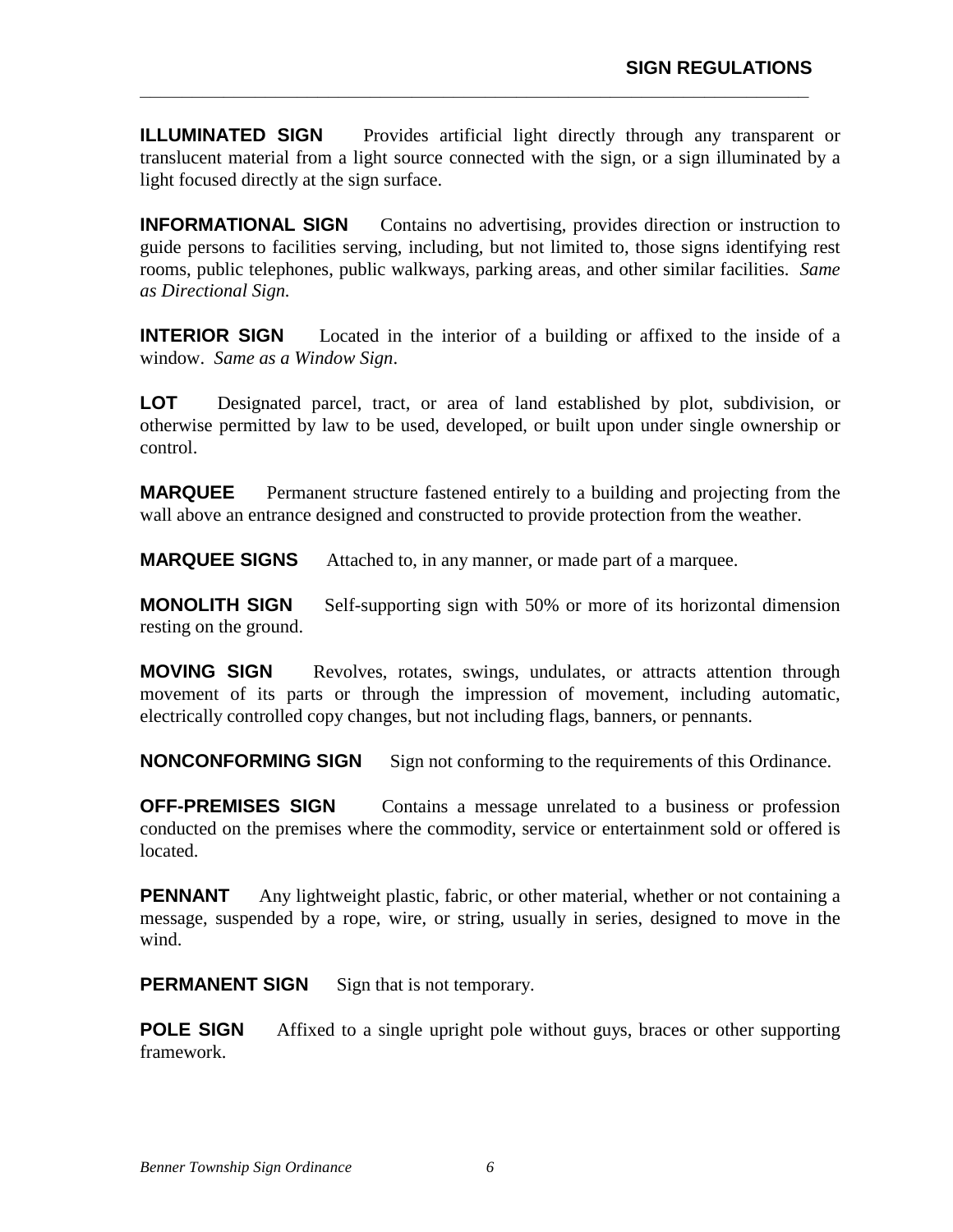**PORTABLE SIGN** — Any sign designed to be moved easily and not permanently affixed to the ground or to a structure or building.

**\_\_\_\_\_\_\_\_\_\_\_\_\_\_\_\_\_\_\_\_\_\_\_\_\_\_\_\_\_\_\_\_\_\_\_\_\_\_\_\_\_\_\_\_\_\_\_\_\_\_\_\_\_\_\_\_\_\_\_\_\_\_\_\_** 

**PREMISES** — Area occupied by a business or other public enterprise. When more than one business occupies a single building on ground floor, each business area is considered a separate premises. Businesses or other public enterprises occupying other floors shall be considered separate premises.

**PROJECTING SIGN** — Affixed to a building or wall where leading edge extends more than 6 inches beyond the surface of the building or wall.

**REAL ESTATE SIGN** — Used to offer for sale, lease, or rent the premises or property where the sign is located.

**ROOF SIGN** — Erected and constructed completely on and over a roof of a building, supported by the roof structure, and extending vertically above the highest portion of the roof.

**ROOF SIGN (INTEGRAL)** — Erected or constructed as an integral or basically integral part of a normal roof structure. No part of the sign shall extend vertically above the highest portion of the roof, or separated from the rest of the roof by a space of more than 6 inches.

**SHOPPING CENTER** — Group of continuous retail stores planned and developed as a single unit having a total ground floor building area of not less than 60,000 sq. ft.

**SIGN** — Any identification, description, illustration, advertisement, or device, illuminated or non-illuminated, visible to the public directing attention to a product, service, place, activity, person, institution, business or solicitation, including permanently installed merchandise; or any emblem, painting, flag, banner, pennant, or poster designed to advertise, identify, or convey information.

**SIGN AREA** — Smallest triangle, rectangle or circle completely enclosing the surface area of a sign. All visible faces of a multi-faced sign shall be counted separately and totaled in calculating sign area. Three dimensional signs shall be treated as double-faced signs. The total area shall be twice the area of the smallest triangle, rectangle or circle totally circumscribing the sign in the plane of its largest dimension.

**SIGN REVIEW BOARD -** Body empowered by the Benner Township Supervisors to hear all cases involving variances to the sign ordinance, prior to submission to the Zoning Hearing Board. For the purposes of this Ordinance, the Benner Township Planning Commission shall be appointed by the Benner Township Supervisors as the Sign Review Board.

**STREET** — Public or dedicated right-of-way 33 ft. or more in width or a private right-ofway or easement or a proposed right-of-way widening or extension of an existing street or public way on any approved plan, street, avenue, boulevard, road, highway, freeway, park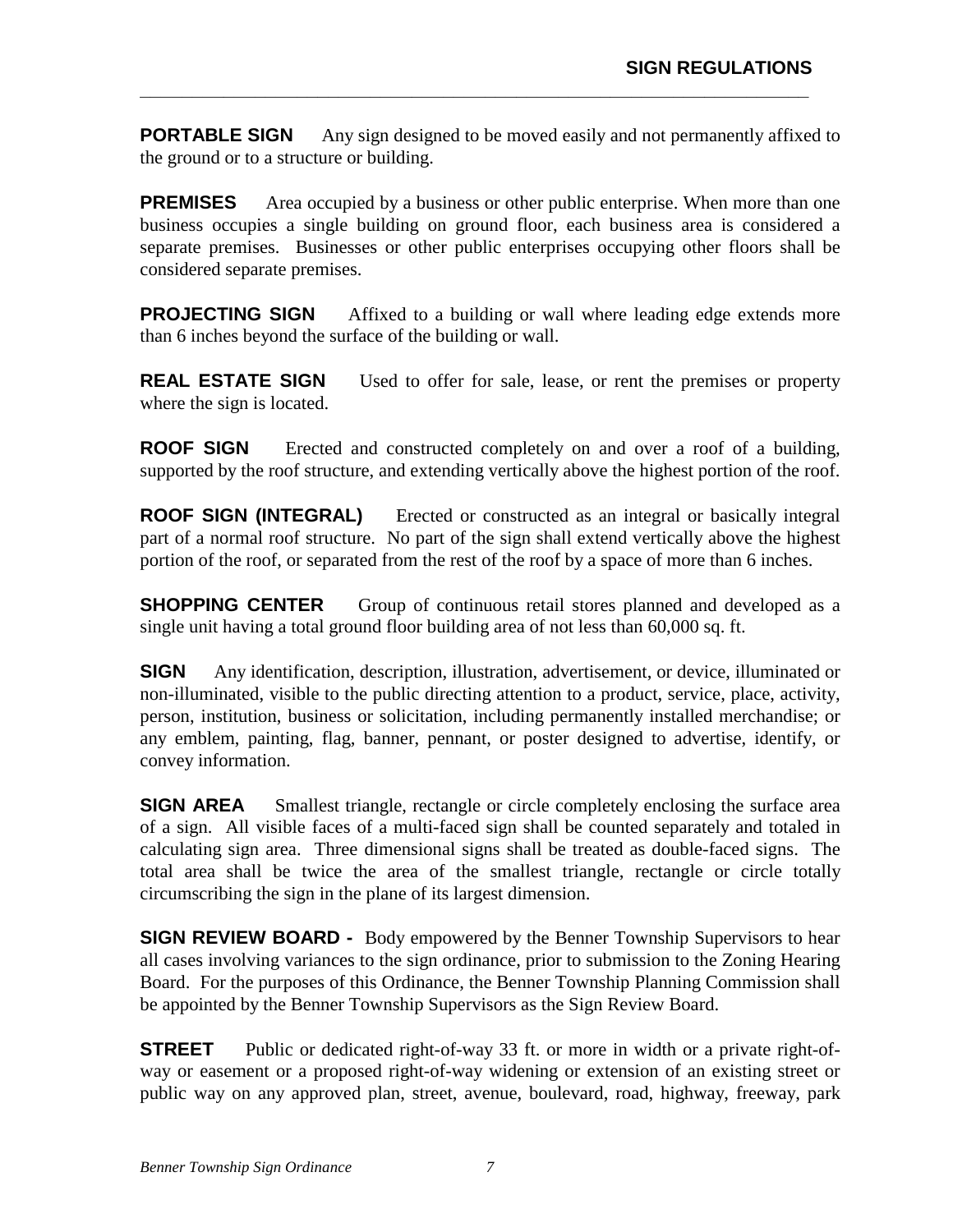way, lane, alley, viaduct, and any other ways used or intended to be used by vehicular traffic or pedestrians whether public or private.

**\_\_\_\_\_\_\_\_\_\_\_\_\_\_\_\_\_\_\_\_\_\_\_\_\_\_\_\_\_\_\_\_\_\_\_\_\_\_\_\_\_\_\_\_\_\_\_\_\_\_\_\_\_\_\_\_\_\_\_\_\_\_\_\_** 

**STREET FRONTAGE** — Distance a lot line or lot adjoining a street, from one lot line intersecting the street to the furthest distant a lot line interceding the same street.

**SUSPENDED SIGN** — Suspended from the underside of a sign.

**TEMPORARY SIGN** — Constructed of cloth, canvas, fabric, wood or other similar material, with or without a structural frame, and intended for a limited period of display.

**VEHICLE SIGN –** A sign which is affixed to a vehicle in such a manner that the carrying of such sign or signs is no longer incidental to the vehicle's primary purpose but becomes a primary purpose in itself.

**WALL SIGN** — Attached parallel to, but within 12 inches of, a wall, painted on the wall surface, or erected and confined within the limits of any outside building wall where supported and displays only one sign surface.

**WARNING SIGN** — Warns the public of danger, and contains no advertising material. Warning signs may be of any type, number, area, height, location, or illumination needed to warn the public of danger.

**WINDOW SIGN** — Attached to, placed or painted on the interior of a window or door of a building viewed from the exterior of the building. *Same as an Interior Sign.*

**ZONING HEARING BOARD** — Zoning Hearing Board of Benner Township.

**ZONING ORDINANCE** — Zoning Ordinance of Benner Township.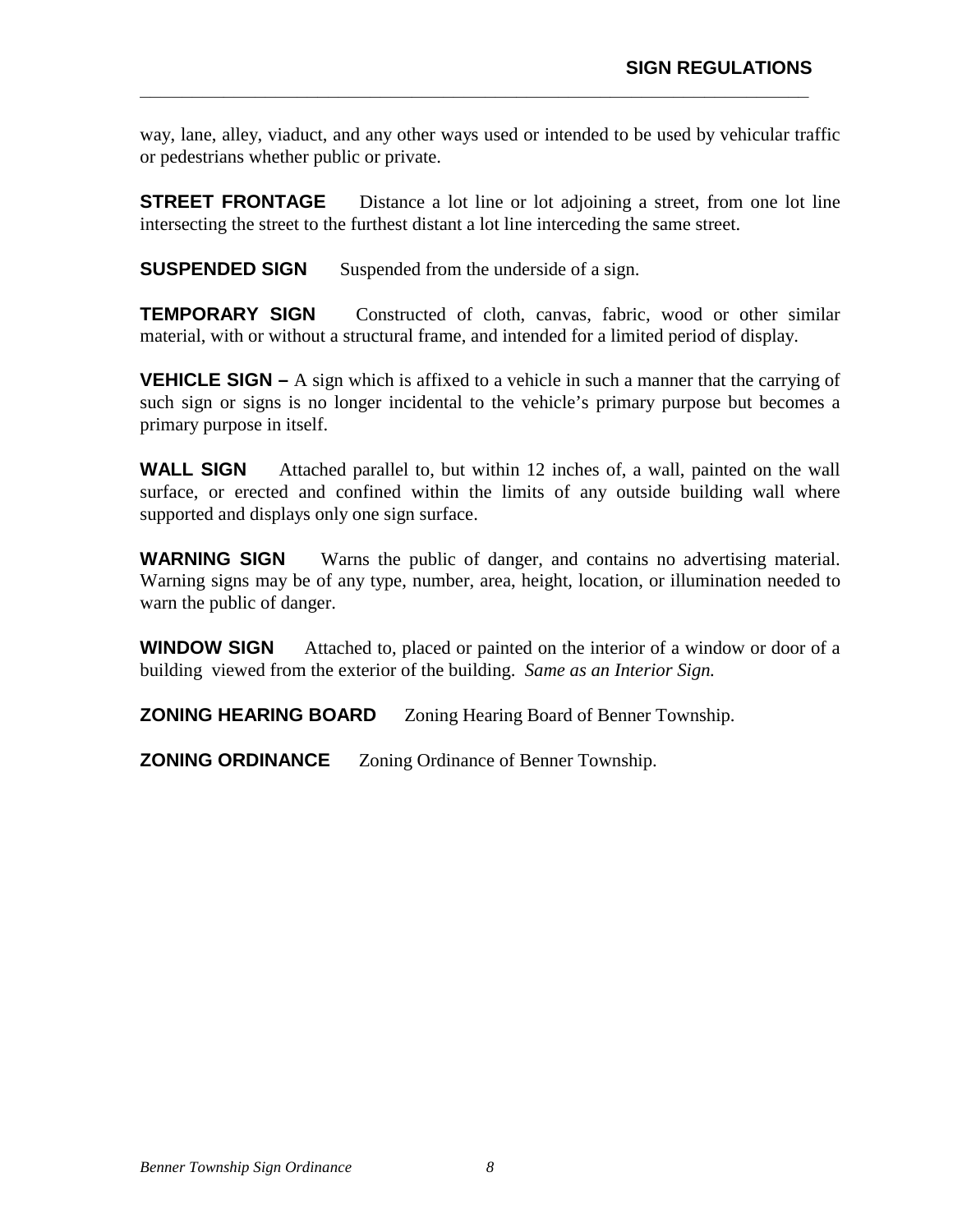# **ARTICLE III Signs in General**

**\_\_\_\_\_\_\_\_\_\_\_\_\_\_\_\_\_\_\_\_\_\_\_\_\_\_\_\_\_\_\_\_\_\_\_\_\_\_\_\_\_\_\_\_\_\_\_\_\_\_\_\_\_\_\_\_\_\_\_\_\_\_\_\_** 

## **SECTION 1. GENERAL PROVISIONS**

## **1.1 How signs are regulated**

Sign displays in the Township are regulated as follows:

- A. Use;
- B. Sign design features:
	- (1) Area
	- (2) Height
	- (3) Location
	- (4) Type

## **1.2 Number per premises**

No more than 5 signs may be erected or maintained on any one premises at any one time, unless otherwise regulated in this Ordinance; except if a premises is located on a corner lot and has entrances on two (2) or more streets, or if a building has both a front and rear entrance, one additional sign may be erected. In calculating the total number of signs on a premises, permanent signs shall be counted.

## **1.3 Sign face**

Double-faced signs shall count as a single sign.

## **1.4 Sign area**

Sign area shall not exceed 2 sq. ft. per linear front foot or 100 sq. ft. of the main building on the premises unless otherwise regulated in this Ordinance. In no case shall the total sign area of all permanent signs on one premises exceed a total of 200 sq. ft., except for shopping centers in Commercial Districts where one additional shopping center identification sign may be located along each street frontage used as an entrance. Total sign area for a basement premises shall not exceed 20 sq. ft.

## **1.5 Height**

No sign, or any part, including braces, supports or lights shall exceed a height of 18 ft., except as permitted in this Ordinance.

#### **1.6 Safety and maintenance**

A. Every sign and its parts, including framework, supports, background, anchors and wiring systems shall be constructed and maintained in compliance with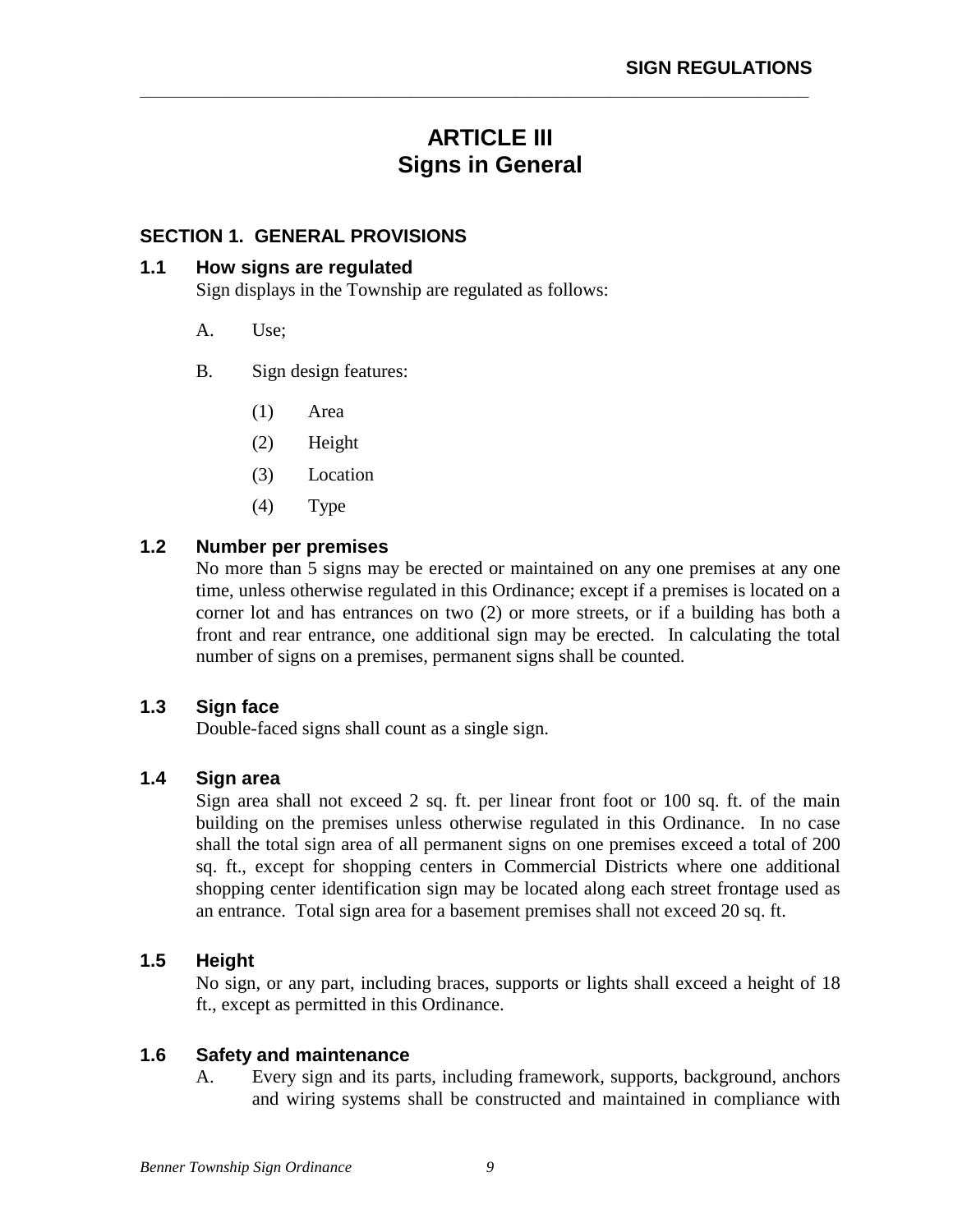Building, Electrical, and Fire Prevention Codes, as applicable. In the absence of an electrical code, the current version of the National Electrical Code shall be used as the standard for all wiring systems.

B. All signs and its parts shall be kept in a good condition. Peeling paint shall be removed and replaced, broken letters or other parts shall be repaired or replaced, broken lights shall be replaced, and similar maintenance tasks shall be performed when necessary.

**\_\_\_\_\_\_\_\_\_\_\_\_\_\_\_\_\_\_\_\_\_\_\_\_\_\_\_\_\_\_\_\_\_\_\_\_\_\_\_\_\_\_\_\_\_\_\_\_\_\_\_\_\_\_\_\_\_\_\_\_\_\_\_\_** 

## **1.7 Obsolete signs**

Any sign, whether existing or erected after the effective date of this Ordinance, no longer used shall be removed within 30 days by the owner or occupier of the building or premises upon termination of the advertised activity.

If such sign is not removed within the specified time, written notice shall be sent. The notice shall state that the sign shall be removed within 10 days upon receipt of the notice. If the sign is not removed, the Code Enforcement Officer may cause the immediate removal of the sign with all costs borne by the owner or occupier of the premises or building.

## **1.8 Signs**

If the Code Enforcement Officer finds any sign unsafe or insecure, or a menace to the public, written notice shall be given to the owner or occupier of the building to have such correction occur within 10 days after upon receipt of notice. If the condition is not corrected within 10 days, the Code Enforcement Officer is authorized to cause the immediate removal of the sign with all costs borne by the owner or occupier of the premises or building.

## **1.9 Street intersections**

At all intersections, no signs except traffic control signs, school warning signs, and similar signs as provided for by other portions of this Ordinance shall be permitted within a clear sight triangle established for a distance of 75 ft. from the point of intersection of the center lines of the intersecting streets.

## **SECTION 2. SIGNS PERMITTED IN ALL DISTRICTS**

The following signs are permitted in all zoning districts of the Township, unless otherwise regulated in this Ordinance. These signs shall not require sign permits, and shall not be calculated when counting the number of signs on a premises, and shall conform with the regulations below:

 A. *Awning, canopy and marquee signs--*shall not exceed 4 sq. ft. in total sign area.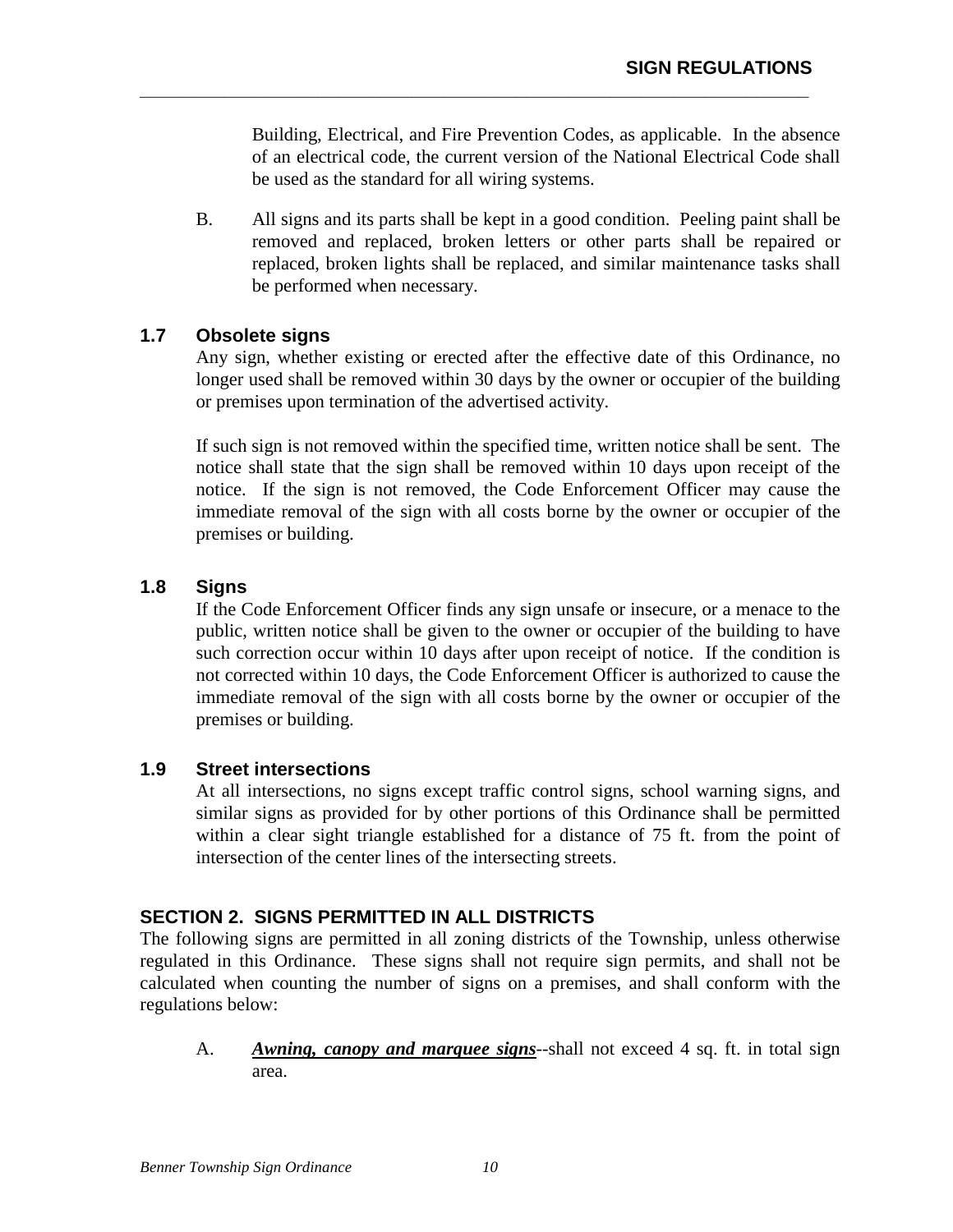B. *Building marker signs*--shall not exceed 4 sq. ft. in total sign area.

**\_\_\_\_\_\_\_\_\_\_\_\_\_\_\_\_\_\_\_\_\_\_\_\_\_\_\_\_\_\_\_\_\_\_\_\_\_\_\_\_\_\_\_\_\_\_\_\_\_\_\_\_\_\_\_\_\_\_\_\_\_\_\_\_** 

- C. *Civic, religious, historical, plaque signs*--shall not exceed 4 sq. ft. in total sign area.
- D. *Directional, instruction or informational signs*--shall not exceed 4 sq. ft. in total sign area.
- E. **Flags, pennants, banners, holiday decorations and insignia** see Article IV, *Section 2.2.1*
- F. *Governmental signs*
- G. *Interior and window signs*.
- H. *Political signs*--see *Article IV, Section 2.2.4*.
- I. *Property use signs*-- see *Article IV, Section 2.2.5*.
- J. *Roadside stand signs*-- see *Article IV, Section 2.2.7*. Signs shall not exceed 6 sq. ft. in total sign area.
- K. *Special event signs* -- see *Article IV, Section 2.2.8*.
- L. *Sport sponsorship signs*-- see *Article IV, Section 2.2.9*.
- M. *Warning signs*

## **SECTION 3. PROHIBITED SIGNS**

The following signs shall not be permitted, constructed or maintained in any zoning district.

- A. *Moving signs --* incorporate flashing or illumination, moving or varying intensity of color, moving or revolving parts, mechanical movement of any description, or other movement achieved by electrical pulsation or by actions of normal wind currents. Hanging signs swinging in the wind, clock signs, time and temperature signs and barber poles are exempted provided all provisions of this Ordinance comply.
- B. *Signs producing glare --* Light sources casting light on signs shall be shielded by opaque material so bulbs, floodlights or tubes are not visible off the property.
- C. *Hazardous signs* -- Any sign or sign structure constituting a hazard to public safety or health.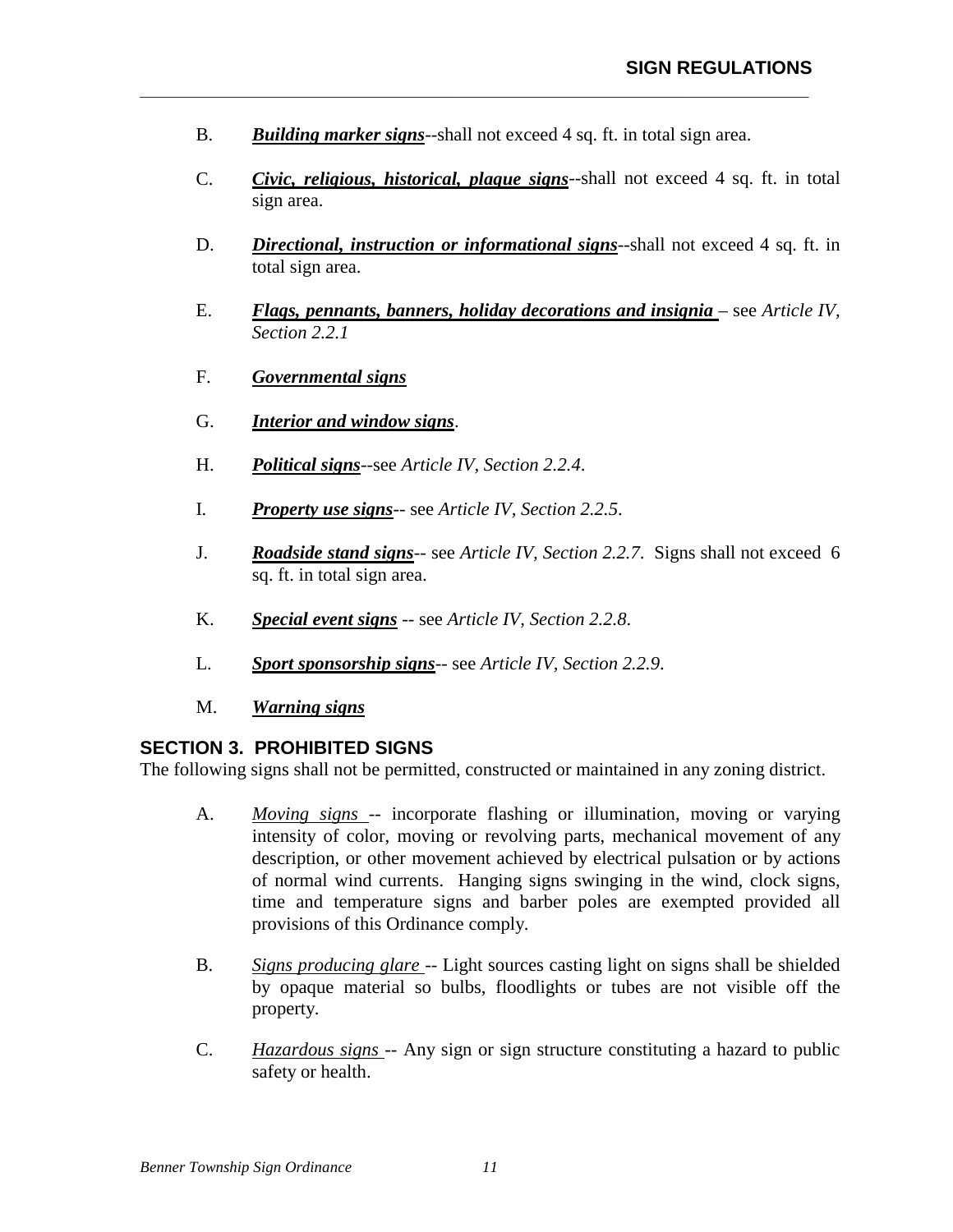D. *Obstructing signs* -- Signs by reason of size, location, content, coloring or manner of illumination obstructing vision of drivers, either on a street or driveway or upon entering a street from another street obstructing or detracting visibility or effectiveness of any traffic sign or control device on streets.

**\_\_\_\_\_\_\_\_\_\_\_\_\_\_\_\_\_\_\_\_\_\_\_\_\_\_\_\_\_\_\_\_\_\_\_\_\_\_\_\_\_\_\_\_\_\_\_\_\_\_\_\_\_\_\_\_\_\_\_\_\_\_\_\_** 

- E. *Signs obstructing exit ways* -- Any sign obstructing free ingress to or egress from fire escapes, windows or exit ways.
- F. *Misleading confusing signs* -- Signs using the words "stop", "look", "oneway", "danger," "yield," or other similar words, phrases, symbols, lights or characters interfering, misleading or confusing traffic.
- G. *Signs in Street Right-of-Ways* -- Signs in street rights-of-way, unless erected by a governmental body, or required by order of a governmental body. Signs located within street rights-of-way shall not bear any commercial advertising or announcement.
- H. *Signs on trees/utility poles* -- Signs painted on, attached to or supported by a tree, stone, utility pole**,** cliff or other natural object within a public right-ofway.

## **SECTION 4. ILLUMINATION**

All signs permitted by this Ordinance may be illuminated, as follows:

## **4.1 Glare**

Signs shall be designed, located, shielded, and directed to prevent the casting of glare or direct light from artificial illumination upon streets and surrounding property.

## **SECTION 5. CONSTRUCTION SPECIFICATIONS**

All permanent signs permitted by this Ordinance shall be constructed as follows:

## **5.1 Information affixed**

All signs erected, after the effective date of this Ordinance, shall have affixed to the sign, the following information:

- A. date of placement;
- B. sign permit number; and
- C. voltage of electrical apparatus used in connection.

## **5.2 Other specifications**

All signs permitted by this Ordinance shall be installed in accordance with the following provisions: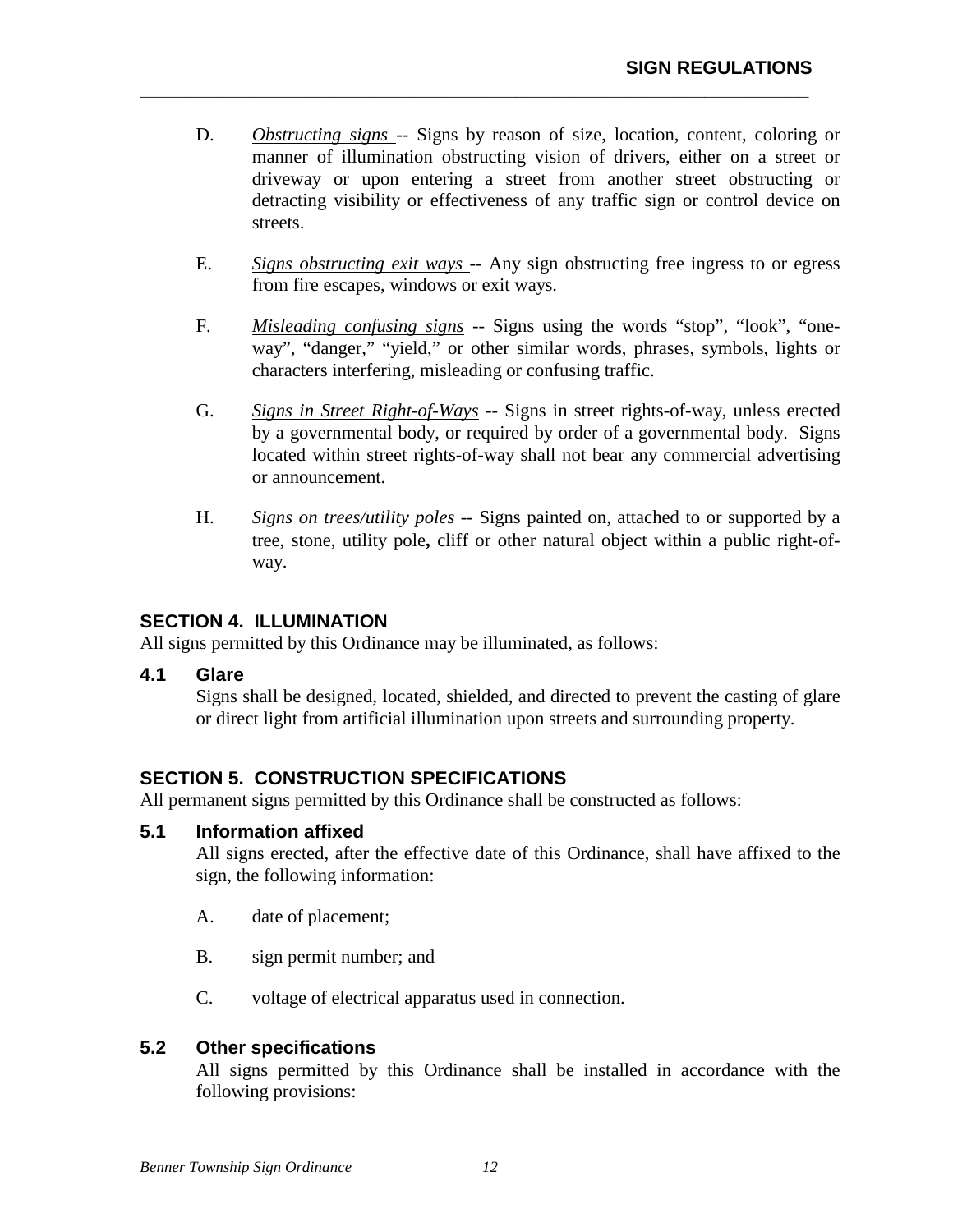## A**.** *Obstruction to exit.*

No sign shall be placed, constructed, or maintained that obstructs any fire escape, exits, windows, door openings, or wall openings used as ingress or egress.

## B**.** *Obstruction to ventilation.*

No sign shall be placed, constructed, or maintained that interferes with any openings for ventilation.

## C**.** *Clearance from electrical power and communication lines.*

**\_\_\_\_\_\_\_\_\_\_\_\_\_\_\_\_\_\_\_\_\_\_\_\_\_\_\_\_\_\_\_\_\_\_\_\_\_\_\_\_\_\_\_\_\_\_\_\_\_\_\_\_\_\_\_\_\_\_\_\_\_\_\_\_** 

All signs shall maintain horizontal and vertical clearance from all electrical power and communication lines in accordance with the applicable provisions of the current version of the National Electrical Code.

## D. *Clearance from surface and underground facilities.*

All signs and supporting structures shall maintain clearance with all surface and underground facilities and conduits for water, sewage, gas, electricity, or communications equipment or lines. Additionally, the placement of all signs and their supporting structures shall not interfere with natural or artificial drainage or surface or underground water. If determined by the Code Enforcement Officer, sign placement may be required to be reviewed by public utilities for acceptable clearances from their lines and equipment.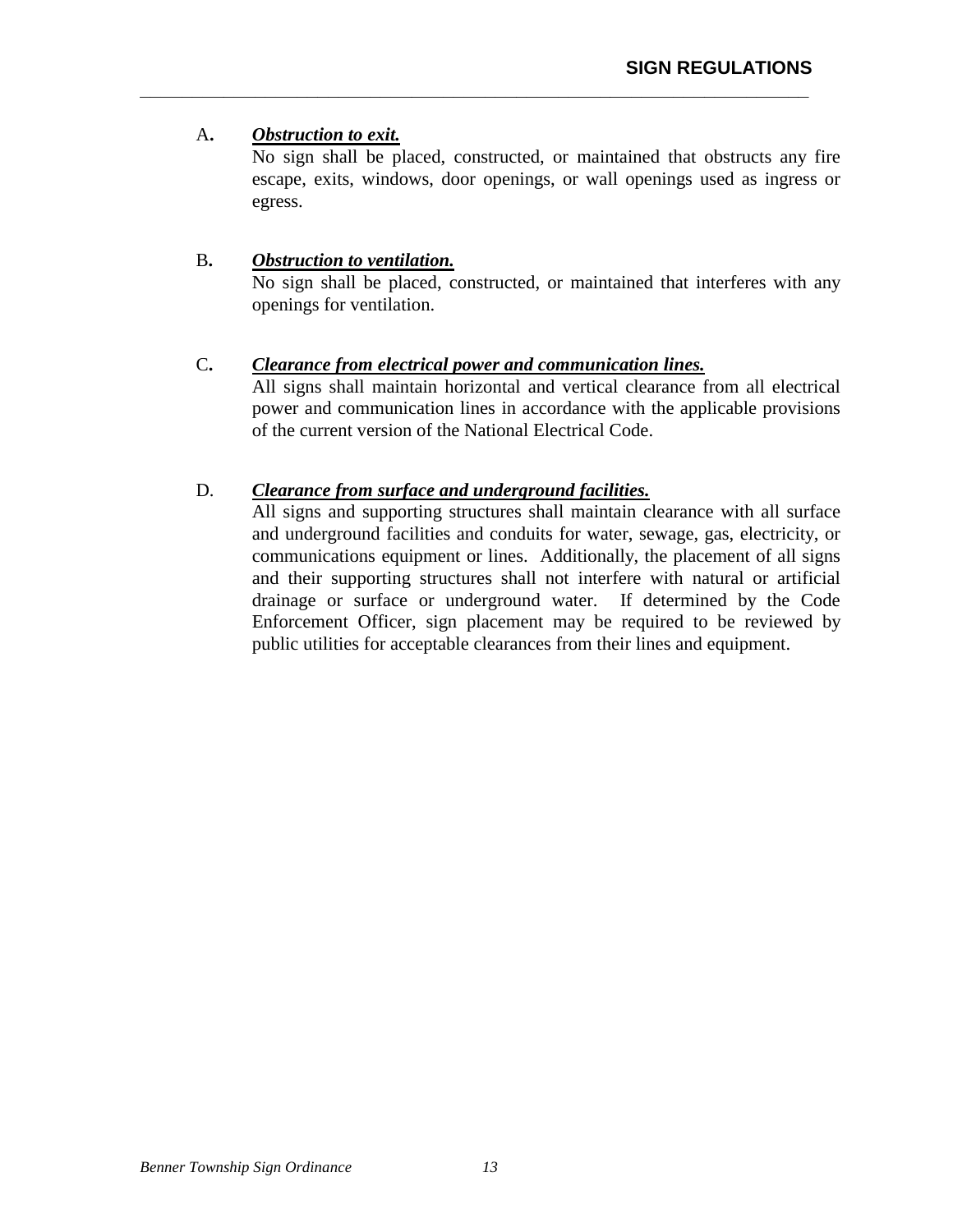# **ARTICLE IV Sign Types**

**\_\_\_\_\_\_\_\_\_\_\_\_\_\_\_\_\_\_\_\_\_\_\_\_\_\_\_\_\_\_\_\_\_\_\_\_\_\_\_\_\_\_\_\_\_\_\_\_\_\_\_\_\_\_\_\_\_\_\_\_\_\_\_\_** 

#### **SECTION 1. PERMANENT SIGNS**

#### **1.1 Awning, canopy and overhangs**

For the purpose of determining sign area and allowable signage, awnings, canopies, or overhangs containing signage shall be considered a part of the building to which attached, and lettering, logos or emblems appearing on such structures shall be considered a wall sign and subject to the regulations governing wall signs.

Sign area for awnings, canopies and overhangs shall be determined by the sign face including lettering, logos or emblems on the structure as described in the definition of *Sign Area.*

- A. Awnings, canopies, and/or overhangs shall not be used for advertising, except for the name of the owner and business or industry conducted at the premises.
- B. Awnings, canopies, or overhangs shall not extend over any rights-of-way.
- C. *Illumination.* Backlit illumination on awnings and canopies containing signage shall not be permitted beyond the size specified for wall signs.
- D. *No Sign Permit needed*: for *signs* of less than 4 sq. ft. of total sign area, containing only the name/description of the activity conducted at the premises. Advertising material is prohibited on signs affixed to awnings and canopies.

#### **1.1.1 Awnings (Fixed)**

In addition to the general regulations, fixed awnings shall not extend more than 5 ft. over front or rear yard setbacks.

## **1.1.2 Awnings (Retractable)**

In addition to the general regulations, retractable awnings may be erected within the setback area over windows and doors, and may extend over a front yard setback. Retractable awnings may not be closer than 2 ft. to the curb line. Retractable awnings, including any skirt, shall be not less than 8 ft. above the sidewalk.

## **1.1.3 Canopies**

In addition to the general regulations, canopies shall comply with the following regulations for construction and maintenance: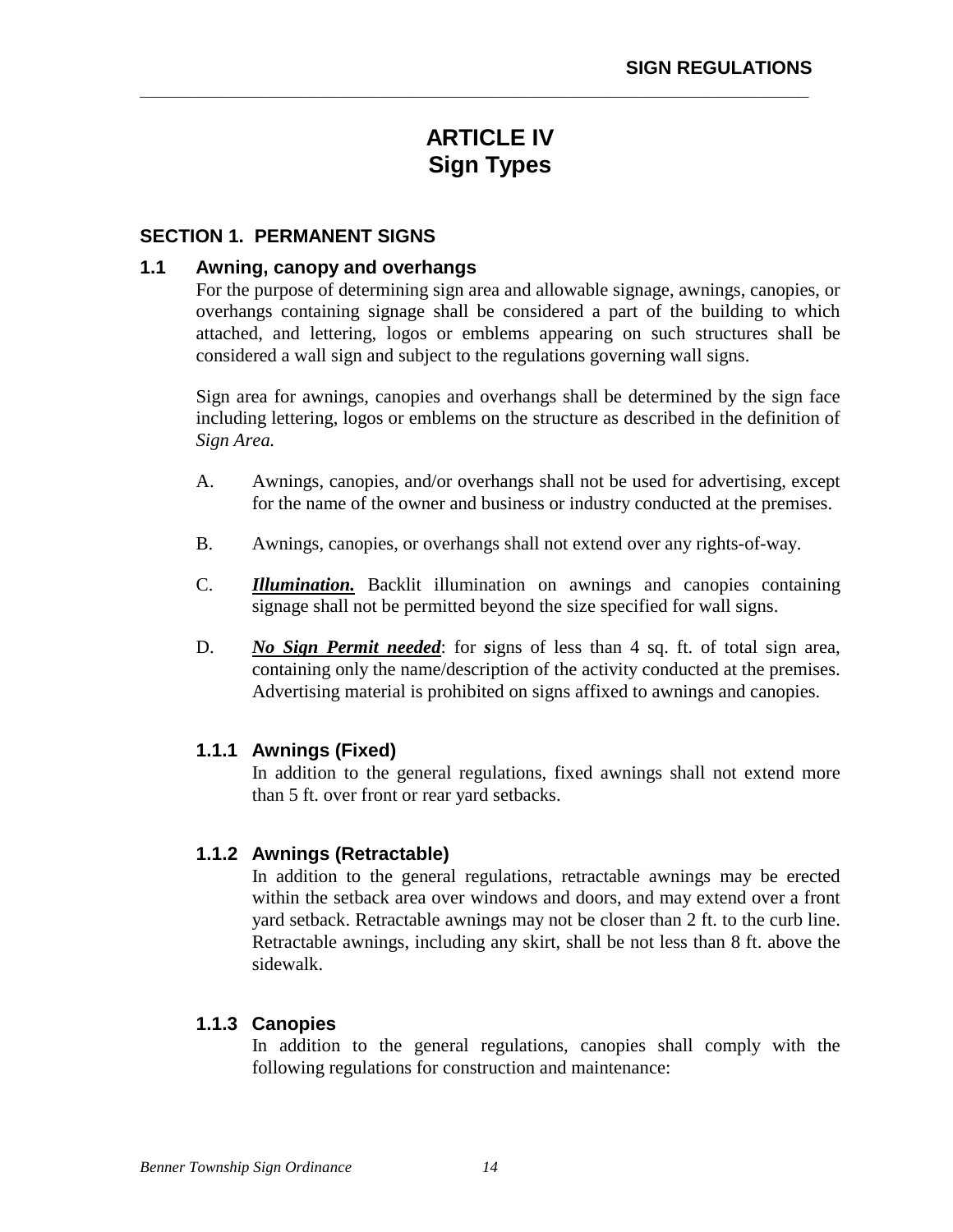A. Canopies are permitted for any retail, office or other commercial use, or for multi-family use or church use.

**\_\_\_\_\_\_\_\_\_\_\_\_\_\_\_\_\_\_\_\_\_\_\_\_\_\_\_\_\_\_\_\_\_\_\_\_\_\_\_\_\_\_\_\_\_\_\_\_\_\_\_\_\_\_\_\_\_\_\_\_\_\_\_\_** 

- B. Canopies shall not extend into the front yard setback and shall not be less than 8 ft. above the sidewalk.
- C. Canopies may not be closer than 2 ft to the curb line. Canopies may extend across front yard setbacks to the doorway of a building.

## **1.1.4 Overhangs**

In addition to the general regulations of this Ordinance, overhangs containing signage shall comply with the following:

- A. Overhangs, when an integral part of a building or structure shall not extend into the front or rear yard setback more than 5 ft.
- B. Overhangs shall be not less than 8 ft. above a sidewalk.

## **1.2 Building marker signs**

In addition to the general provisions of this Ordinance, the following regulations shall apply to all building marker signs. Name and address signs for buildings containing 6 or more residential units containing only the name of the building, name of the development where located, management, and/or address of the premises shall be subject to the following:

- A. *Area:* shall not exceed 4 sq. ft. for each face, or total sign area of 8 sq. ft.
- B. *Height:* shall be no higher than 7 ft., as measured from base of sign or grade of the nearest adjacent street, whichever is higher.
- C. *Location:* shall be no closer than 1/2 minimum required setback for the zoning district where located or within 15 ft. of any vehicular access point from a lot to a street.
- D. *Number.* There shall be no more than one building marker sign for each building except when a building abutting two (2) or more streets, additional signs, one oriented to each abutting street, shall be permitted.
- E. *Type:* may be either wall or ground signs.
- F. *No Sign Permit needed*: for signs not exceeding 2 sq. ft. of sign area for each face, or total sign area of 4 sq. ft., containing name of occupant, address of premises, and business operating at premises.

## **1.3 Civic, religious, historical, and plaque signs**

In addition to the general provisions of this Ordinance, the following regulations shall apply to all civic, religious and historical, and plaque signs.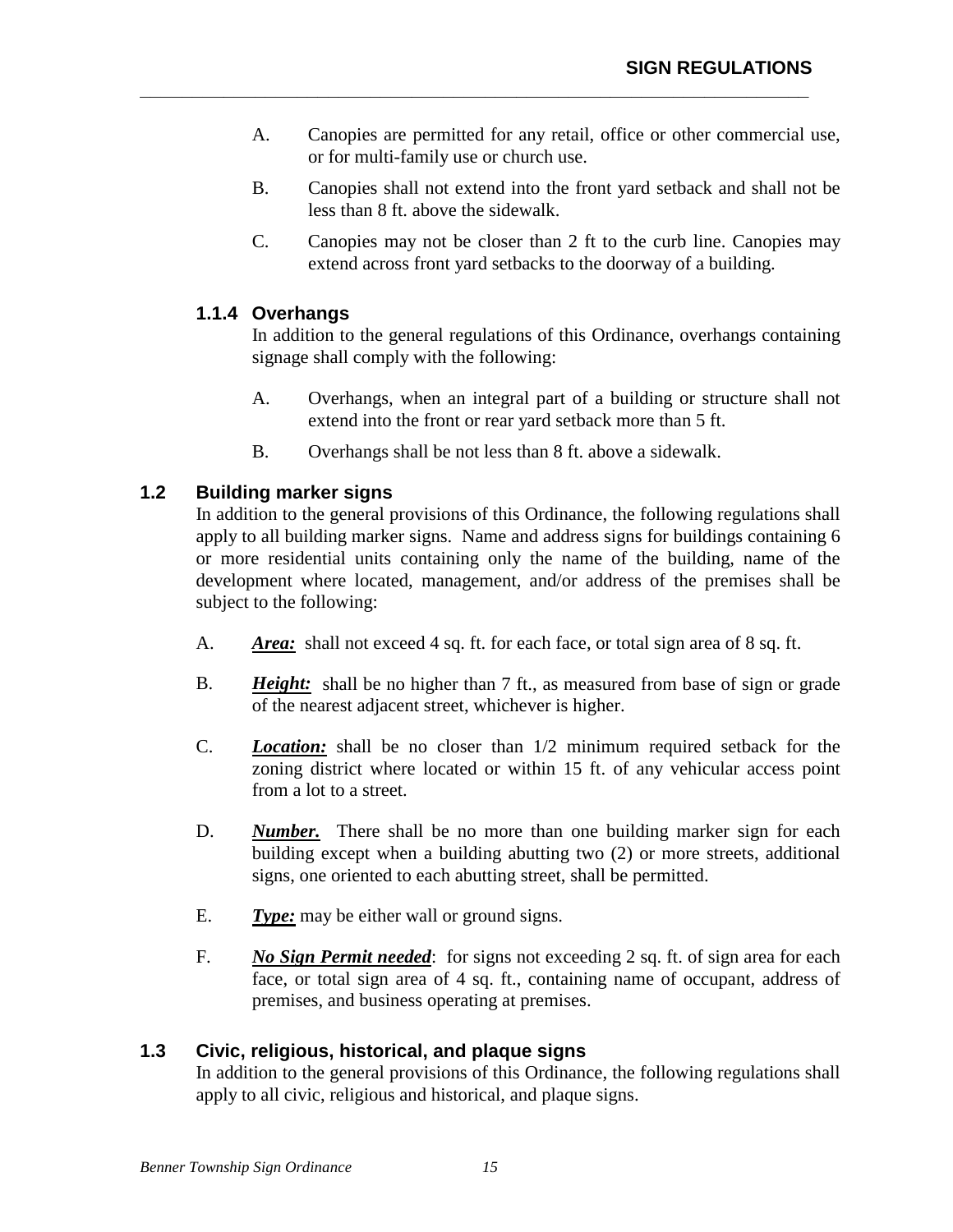A. Civic and religious organization signs containing the organization insignia, meeting place, and time; plaques, nameplates, memorial signs, grave markers, statutory, or other remembrances of persons or events affixed to structures; shall not exceed 2 sq. ft. for each face or 4 sq. ft. of total sign area. Religious symbols, commemorative plaques for recognized historical agencies, or identification emblems of religious orders or historical agencies shall not exceed 2 sq. ft. for each face or 4 sq. ft. in total sign area.

**\_\_\_\_\_\_\_\_\_\_\_\_\_\_\_\_\_\_\_\_\_\_\_\_\_\_\_\_\_\_\_\_\_\_\_\_\_\_\_\_\_\_\_\_\_\_\_\_\_\_\_\_\_\_\_\_\_\_\_\_\_\_\_\_** 

## **1.4 Directional signs**

In addition to the general provisions of this Ordinance, the following regulations shall apply to all *Directional* signs.

A. *No Sign Permit needed:* for signs not exceeding 4 sq. ft. in total sign area, providing direction or instruction to guide persons to facilities serving the public. Signs shall contain no advertising, and shall include those identifying restrooms, public telephones and walkways, affiliation with motor clubs, credit cards, and other similar signs providing direction or instruction to persons using the facility, but not including signs accessory to parking areas.

## **1.4.1 Parking lot directional or instructional signs**

## A. *Directional signs*

Signs designating parking areas are limited to one sign for each entrance and/or exit not exceeding 4 sq. ft. for each face, or a total of 8 sq. ft. of sign area. Parking lot directional signs shall be no higher than 5 ft. in height.

## B. *Instructional signs*

Signs designating use or identification of parking areas shall not exceed 8 sq. ft. for each face, or total sign area of 16 sq. ft. Such signs shall be no higher than 10 ft. in height for wall signs, and 7 ft. for freestanding or pole signs.

## **1.4.2 Off-site directional signs**

 In addition to the general provisions of this Ordinance, the following regulations shall apply to all Off-site Directional signs.

- A. Signs may be placed along major streets to direct vehicles or pedestrians for premises locations far removed or not easily seen from major streets.
- B. Signs shall not extend into any street righ-of-way, and may be permitted between the property line and building setback line.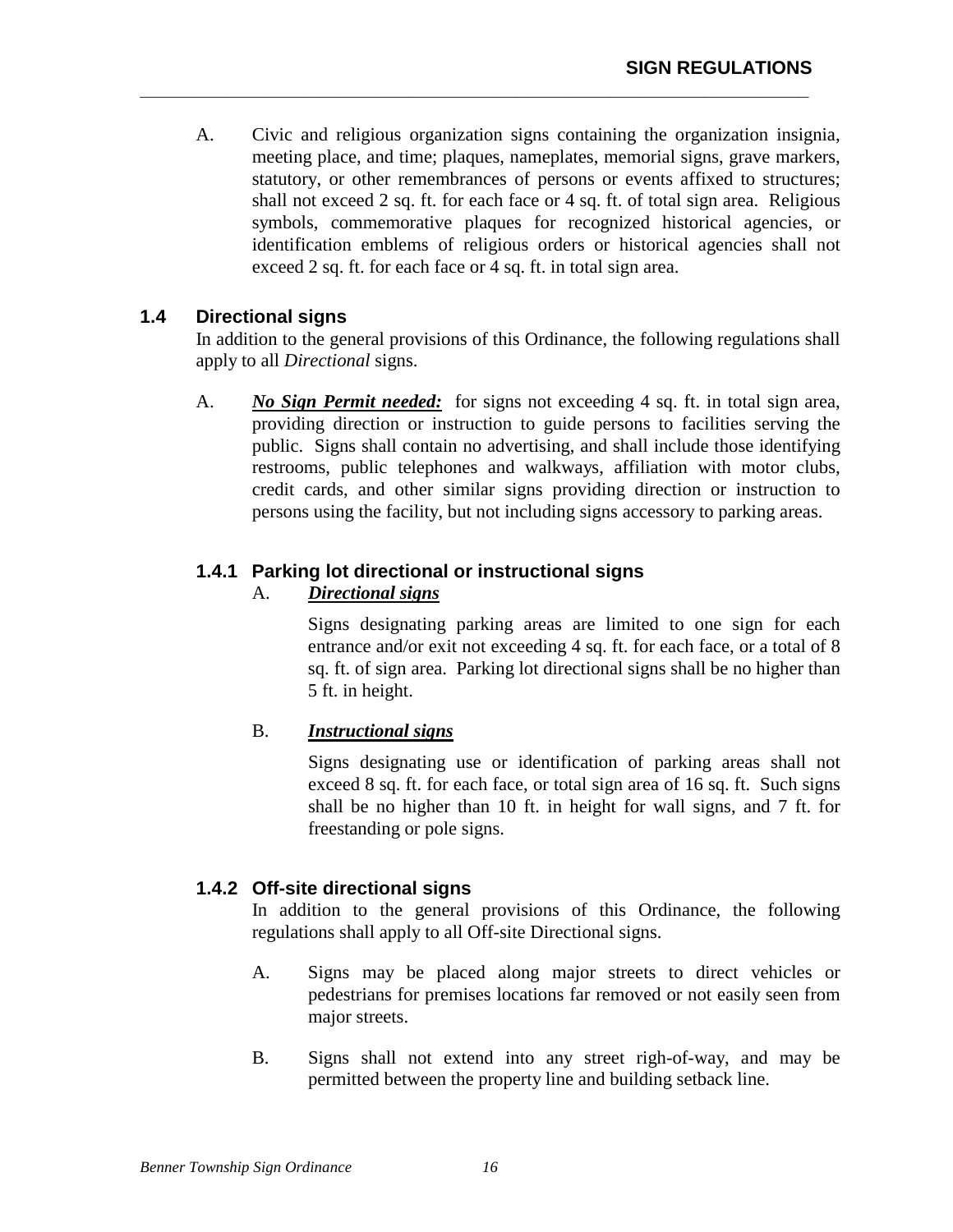C. Signs shall be pole signs with a maximum sign area of 12 sq. ft. for each face, or total of 24 sq. ft. of a sign area.

**\_\_\_\_\_\_\_\_\_\_\_\_\_\_\_\_\_\_\_\_\_\_\_\_\_\_\_\_\_\_\_\_\_\_\_\_\_\_\_\_\_\_\_\_\_\_\_\_\_\_\_\_\_\_\_\_\_\_\_\_\_\_\_\_** 

- D. Sign content shall be limited to: name of establishment, direction and distance information.
- E. Signs shall not be located more than 500 ft. from business entrance or other street leading to the business, and shall be located on the same road side as the business entrance.
- F. No more than two (2) individual signs shall be erected within the 500 ft. area listed above in (E), and these signs shall all be attached to a single ground support structure. When more than two (2) off-site directional signs are requested at a single location, all information shall be combined into one sign not exceeding an sign area of 25 sq. ft. for each face, or 50 sq. ft. of total sign area.

## **1.5 Freestanding / pole signs**

In addition to the general provisions of this Ordinance, the following regulations shall apply to freestanding or pole signs.

- A. Signs and all its parts, braces and supports shall not extend into any street right-of-way. Signs shall be located at least 10 ft. from the edge of the rightof-way, and shall not obstruct motorists.
- B. Signs shall not exceed 32 sq. ft. for each face, or 64 sq. ft. in total sign area. Sign face shall not exceed 10 ft. in any dimension.
- C. Each property may erect and maintain one projecting sign or one freestanding pole sign, but not both. No individual business or other enterprise within a shopping center may erect a ground or pole sign.
- D. No more than one sign shall be mounted to the supporting structure of any freestanding or pole sign, except for directional signs permitted by this Ordinance.
- E. Unless otherwise regulated in this Ordinance, any property located on a corner lot or having entrances onto two (2) or more street, one freestanding or pole sign may be erected toward each street.

## **1.6 Ground / monolith signs**

In addition to the general regulations, the following regulations shall apply to all ground and monolith signs.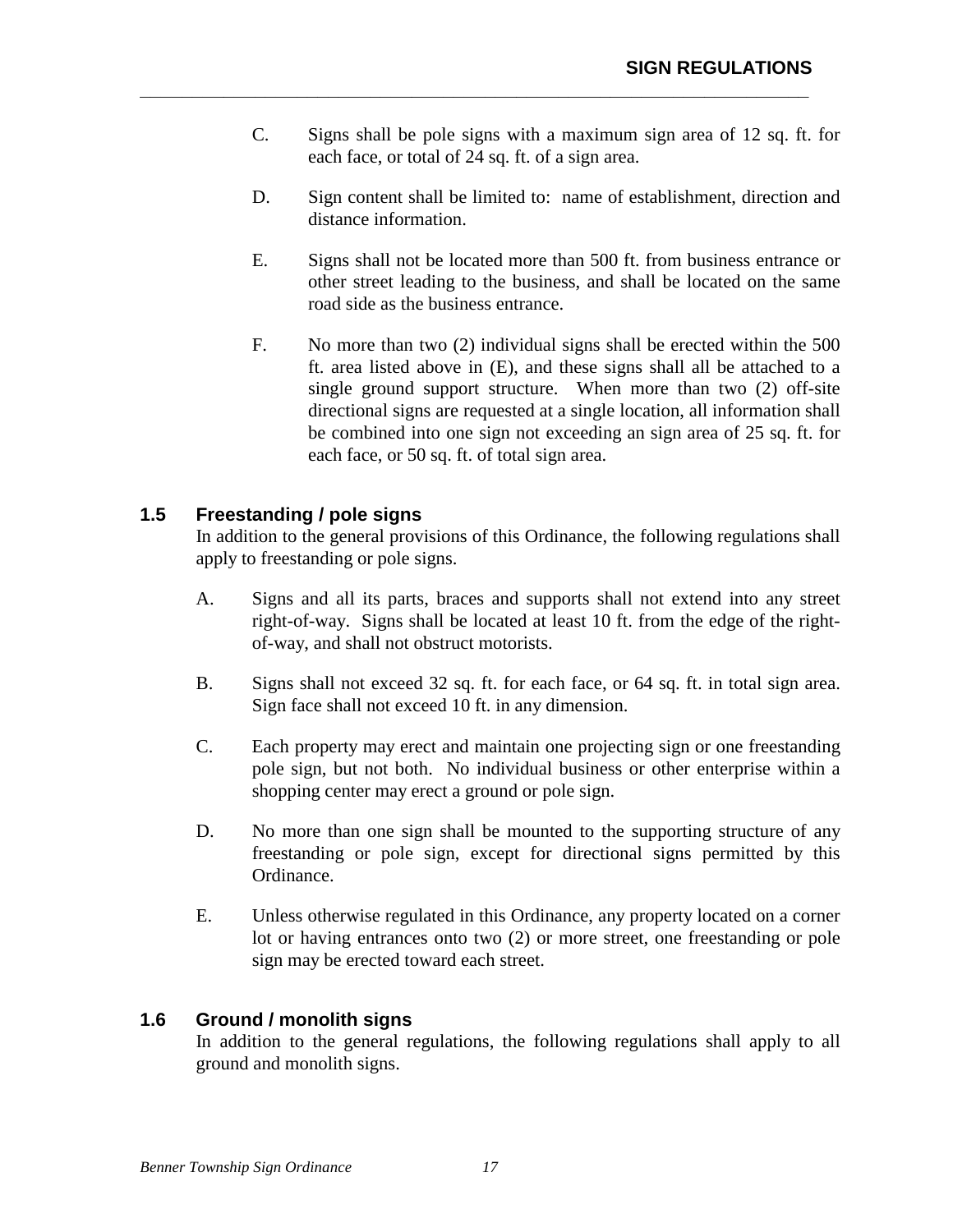A. Signs and all its parts, braces and supports shall not extend into any street right-of-way. Signs shall be located at least 10 ft. from the edge of the rightof-way, and shall not obstruct motorists.

**\_\_\_\_\_\_\_\_\_\_\_\_\_\_\_\_\_\_\_\_\_\_\_\_\_\_\_\_\_\_\_\_\_\_\_\_\_\_\_\_\_\_\_\_\_\_\_\_\_\_\_\_\_\_\_\_\_\_\_\_\_\_\_\_** 

- B. Signs shall not exceed 32 sq. ft. for each face or 64 sq. ft. in total sign area. Sign face shall not exceed 10 ft. in any dimension.
- *C.* Each property may erect and maintain one monolith sign or one freestanding pole sign, but not both. No individual business or other enterprise within a shopping center may erect a ground or pole sign.
- D. No more than one sign shall be mounted to the supporting structure of any ground or monolith sign, except for *directional signs* permitted in this Ordinance.
- E. Unless otherwise regulated by this Ordinance, any property located on a corner lot or having entrances to two (2) or more streets, one ground or monolith sign may be erected toward each street.

## **1.7 Marquees / marquee signs**

In addition to the general regulations, marquees that are placed over entrances to hotels, theaters, and public assembly buildings for curb loading and unloading spaces for vehicle passengers shall meet the following regulations:

- A. All marquees, including anchors, bolts, supporting rods and braces, shall be constructed of non-combustible materials and shall be designed by a structural engineer and approved by the Township before issuance of a Sign Permit.
- B. No portion of a marquee shall be less than 10 ft. above the sidewalk.
- C. No marquee shall be closer than 3 ft. to a curb line.
- D. No marquee shall be wider than the entrance of a building plus 2 ft. on each side. Where an entrance consists of multiple adjacent doors, multiple doors shall be treated as one single entrance.
- E. Marquees shall be supported by the building to which attached and no columns or posts used as supports shall be located in the front yard setback.
- F. *Illumination.* No backlit illumination on marquees containing signage shall be permitted beyond the size specified for wall signs.
- G. *No Sign Permit needed*. Signs not exceeding total of 4 sq. ft. of sign area containing the name of the business, activity and/or a brief description of the business. Advertising material is prohibited on signs affixed to marquees.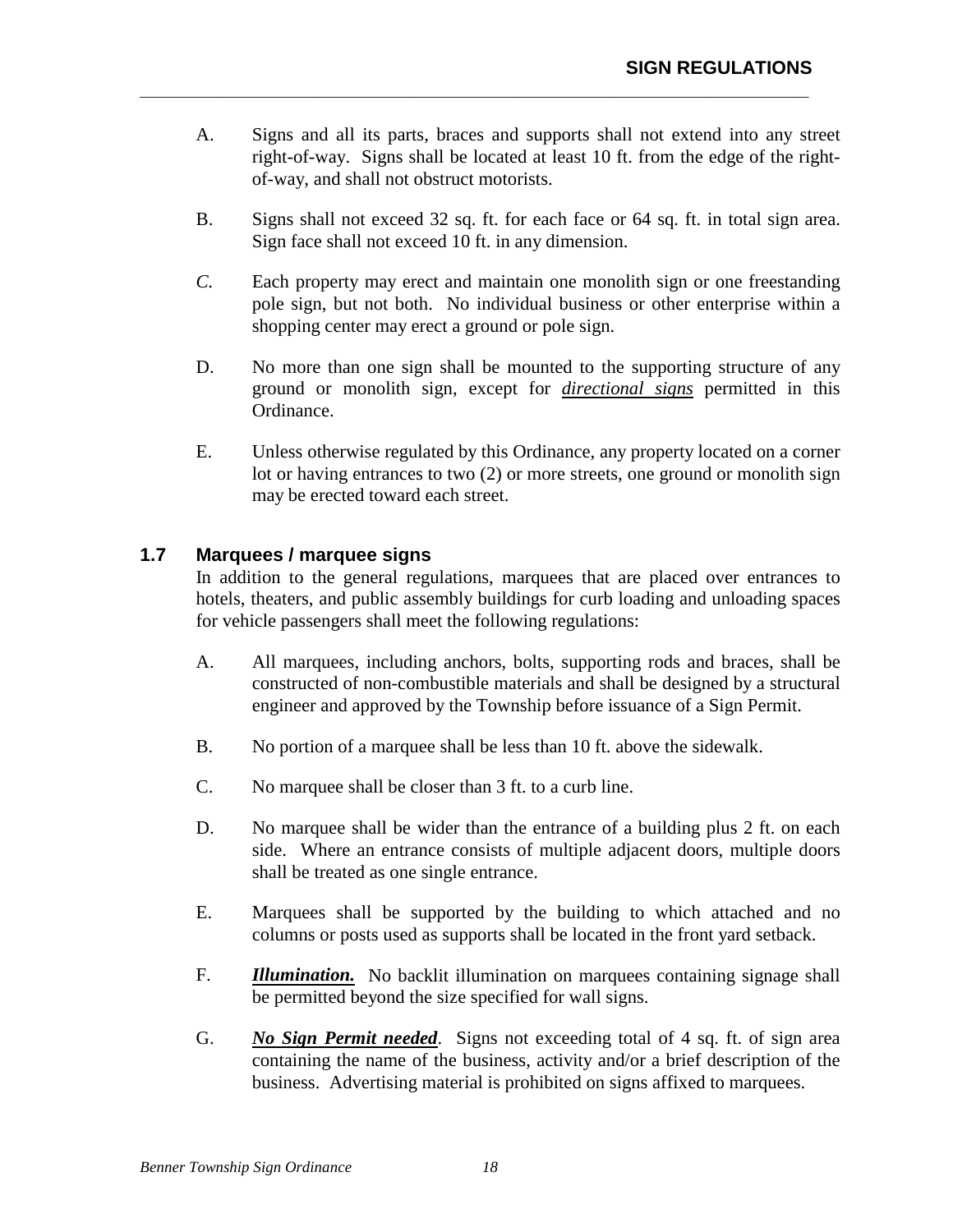## **1.8 Home occupation signs**

In addition to the general provisions of this Ordinance, the following regulations shall apply to all home occupation signs in residential zoning districts.

A. Sign area shall not exceed 2 sq. ft. for each face or total area of 4 sq. ft.

**\_\_\_\_\_\_\_\_\_\_\_\_\_\_\_\_\_\_\_\_\_\_\_\_\_\_\_\_\_\_\_\_\_\_\_\_\_\_\_\_\_\_\_\_\_\_\_\_\_\_\_\_\_\_\_\_\_\_\_\_\_\_\_\_** 

B. Sign Permit is required.

## **1.9 Projecting signs**

In addition to the general provisions of this Ordinance, the following regulations shall apply to all projecting signs.

- A. Signs shall not extend more than 5 ft. into the front yard setback, nor shall any portion of any projecting sign be closer than 2 ft. to the curb line.
- B. Signs shall not exceed a height of 10 ft. above grade level.
- C. Single face shall not exceed 15 sq. ft. in sign area.
- D. Signs shall not have a vertical dimension greater than 6 ft.
- E. There shall be no more than one (1) projecting sign for any premises unless located on a corner lot having entrances on two (2) or more streets, then one (1) projecting sign may be erected toward each street.

## **1.10 Real estate development signs**

In addition to the general provisions of this Ordinance, the following regulations shall apply to all real estate development signs.

- A. Signs shall be limited to developers or owners selling lots in a subdivision.
- B. Signs shall be located on the property where lots are for sale. Signs shall not advertise lots elsewhere, or the realtor's, developer's and/or landowner's business. Sign content shall be limited to the name of the development, map layout of the development, developer's name and telephone number of developer or their sales agents.
- C. There shall be no more than one (1) real estate development sign for any subdivision, unless such sign is located on a corner lot having entrances on two (2) or more streets in which case one (1) real estate development sign may be erected toward each street.
- D. Signs shall not exceed 32 sq. ft. for each face, or 64 sq. ft. of total sign area. No part of the sign shall be more than 10 ft. above grade or exceed 8 ft. in any dimension.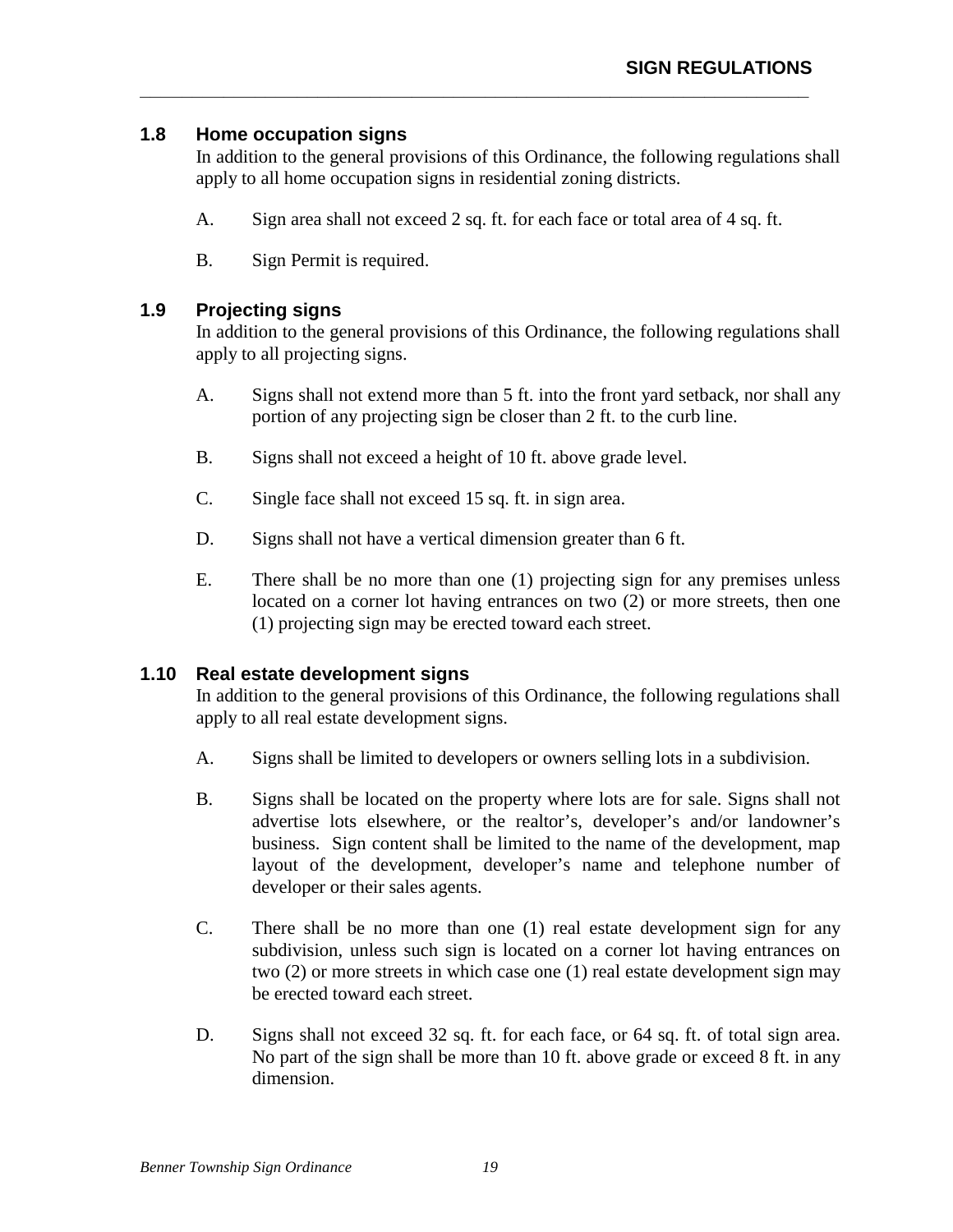E. Signs shall be removed when 75% of the lots in the subdivision are sold or leased.

**\_\_\_\_\_\_\_\_\_\_\_\_\_\_\_\_\_\_\_\_\_\_\_\_\_\_\_\_\_\_\_\_\_\_\_\_\_\_\_\_\_\_\_\_\_\_\_\_\_\_\_\_\_\_\_\_\_\_\_\_\_\_\_\_** 

F. Artificial illumination of signs is prohibited.

## **1.11 Roof signs**

In addition to the general provisions of this Ordinance, the following regulations shall apply to all roof signs.

- A. When viewed from a distance of 50 ft. directly in front of the sign face, and at a point 5 ft. above ground level, a roof sign shall show a background containing nothing other than a portion of the building supporting the sign.
- B. Only one (1) roof sign may be erected or maintained on a single property.

## **1.12 Wall signs**

In addition to the general provisions of this Ordinance, the following regulations shall apply to all wall signs.

- A. Signs shall not extend above the top of the wall on which it is placed.
- B. Signs and any of its parts, shall not extend more than 12 inches beyond the wall on which mounted.
- C. Signs shall not extend beyond the left or right extremities of the wall to which attached.

## **1.13 Window and door signs**

No Sign Permit is needed for signs fully located within the interior of any building, or within an enclosed lobby or court of any building, and signs located within the inner or outer lobby court or entrance of any theater.

## **SECTION 2. TEMPORARY SIGNS**

## **2.1 General conditions**

## A**. Permit required**

No person shall erect, construct, repair, alter, or relocate any temporary sign, within the Township, without first obtaining a Sign Permit from the Code Enforcement Officer as provided for in *Article VIII, Section 1.1* of this Ordinance.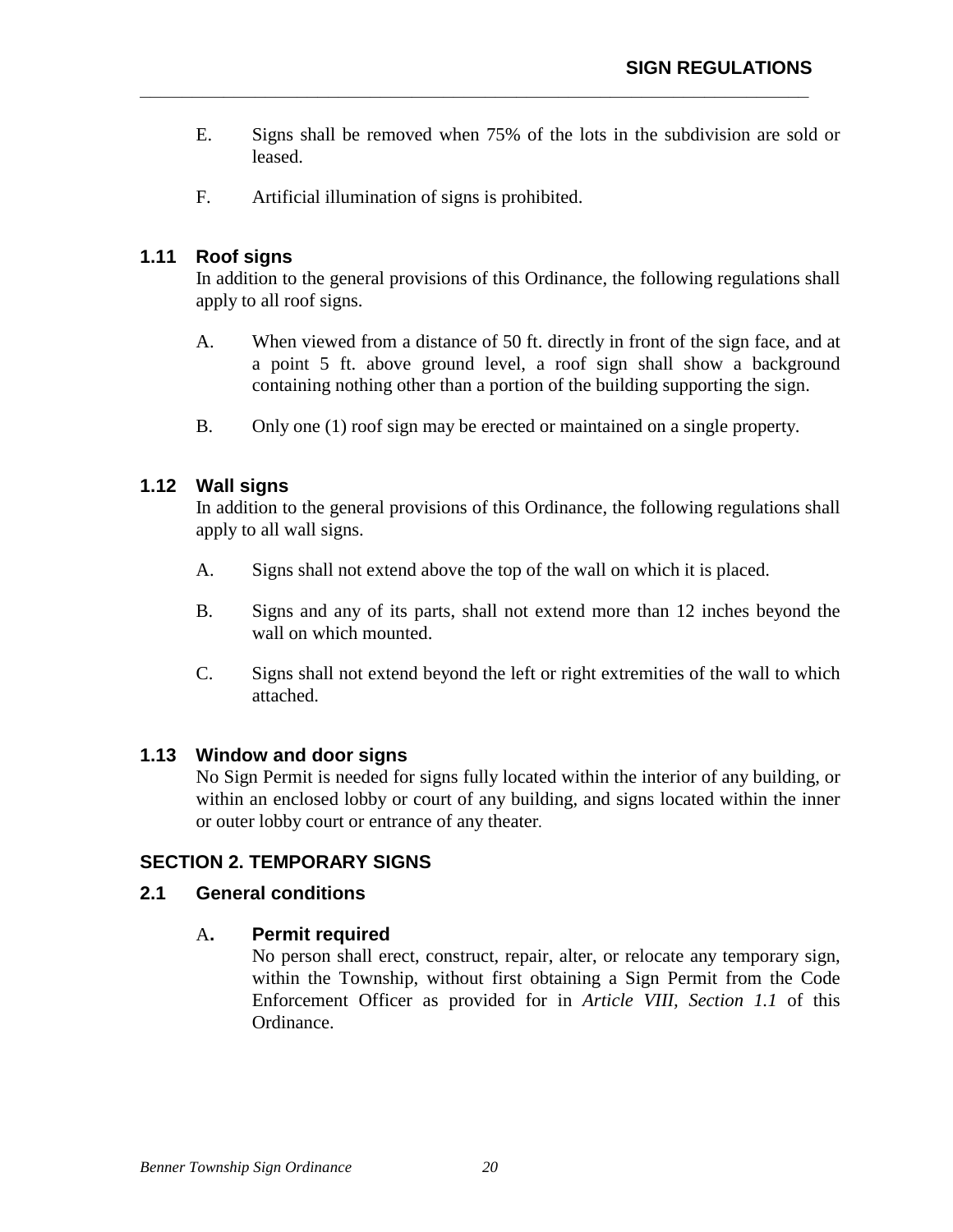## B**. No permit needed**

Sign Permits are not required for temporary construction signs, temporary roadside stand signs, and all other signs described in *Article III, Section 2* of this Ordinance.

**\_\_\_\_\_\_\_\_\_\_\_\_\_\_\_\_\_\_\_\_\_\_\_\_\_\_\_\_\_\_\_\_\_\_\_\_\_\_\_\_\_\_\_\_\_\_\_\_\_\_\_\_\_\_\_\_\_\_\_\_\_\_\_\_** 

## C**. Illumination**

Temporary signs may be illuminated, subject to *Article III, Section* 4 of this Ordinance.

## D**. New businesses**

New businesses awaiting installation of permanent signs may utilize portable signs for a period of not more than 60 days or until installation of permanent signs, whichever occurs first. Portable signs shall meet all the requirements of this Ordinance. Sign Permits are required for portable signs. Upon completion and installation of permanent signs, fees paid for the portable sign shall be applied to the fees for the permanent sign.

## **2.2 Temporary sign types**

 Temporary signs shall be limited to non-projecting wall, ground, freestanding or pole signs, or portable and wheeled signs as outlined below:

## **2.2.1 Banner, flags, pennants, holiday decorations and insignia**

 In addition to the general provisions of this Ordinance, the following regulations shall apply to all flags, pennants, holiday decorations and insignia signs.

- A. Flags, emblems, and insignia of political, professional, religious, educational, or fraternal organizations are permitted providing such items are displayed for non-commercial purposes.
- B. Holiday decorations, signs or other materials temporarily displayed on traditionally accepted civic, patriotic, or religious holidays related to observance of such holiday are permitted.
- C. *No Sign Permit Needed*. Sign Permits are not needed for the abovedescribed items.

## **2.2.2 Business signs**

Temporary business signs identifying special, unique, or limited activity, service, product, or sale limited duration shall be subject to the following:

## A. *Area.*

(1) *Residential areas.* Temporary home occupation signs shall not exceed 2 sq. ft for each face, or 4 sq ft. of total sign area.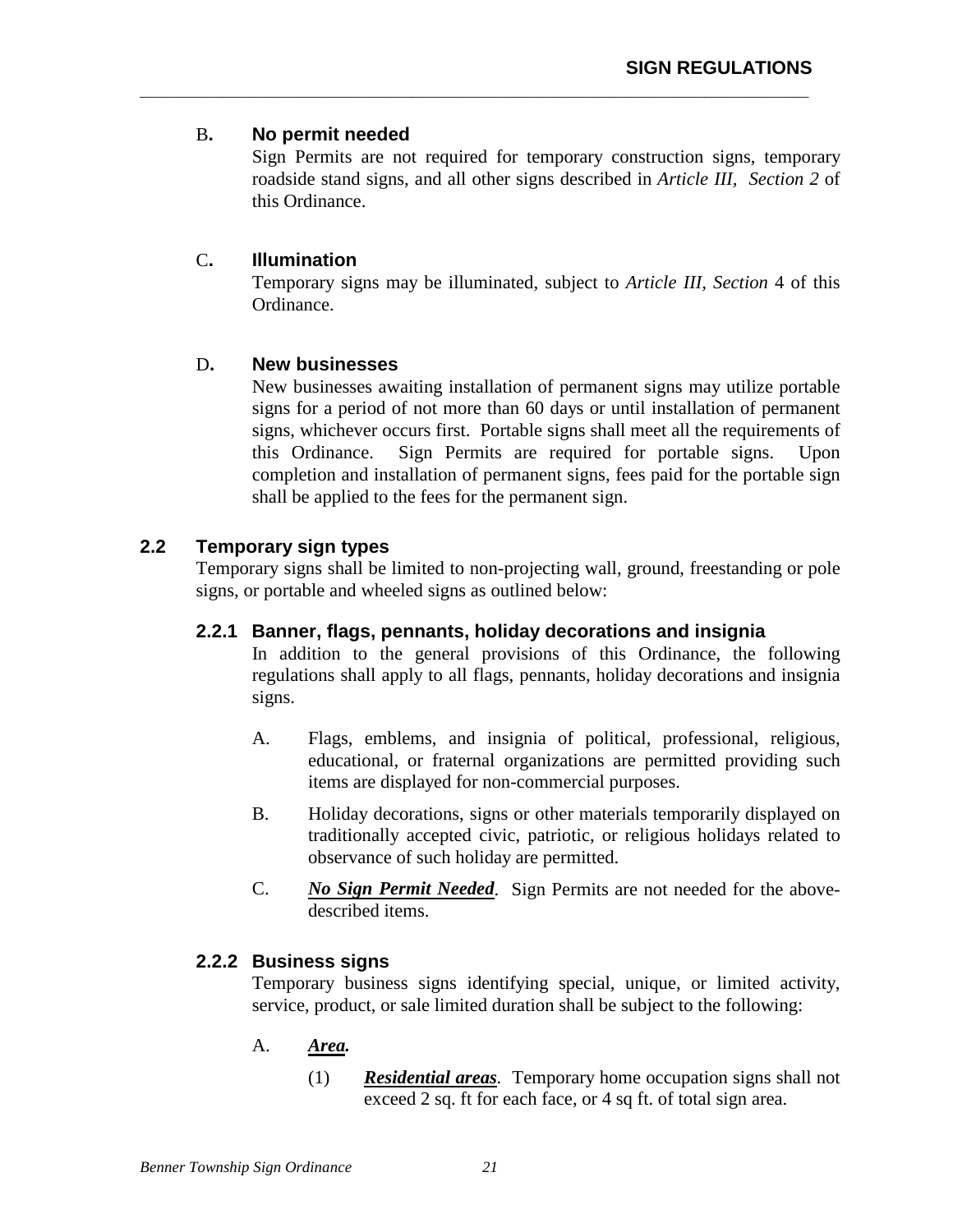(2) *Non-residential areas***.** Temporary business signs shall not exceed 32 sq. ft. for each face, or 64 sq. ft. total sign area.

**\_\_\_\_\_\_\_\_\_\_\_\_\_\_\_\_\_\_\_\_\_\_\_\_\_\_\_\_\_\_\_\_\_\_\_\_\_\_\_\_\_\_\_\_\_\_\_\_\_\_\_\_\_\_\_\_\_\_\_\_\_\_\_\_** 

## B. *Height.*

- (1) *Residential areas.* Temporary home occupation signs shall be no higher than 7 ft., as measured from base of sign.
- (2) *Non-residential areas*. Temporary business signs shall be no higher than 15 ft., as measured from base of sign.
- C. *Location.* Signs shall be located on the premises or lot where special, unique, or limited activity, service product, or sale is occurring. Signs may be located in yard setback areas, but shall not extend over any lot line or within 15 ft. of any vehicular access point to a street.
- D. *Number*. Two (2) temporary business signs may be placed on a premises at one time. Each sign may be placed and maintained for a period of 30 days, and shall be removed within 3 days upon termination of the activity, service, project, or sale.
- E. *Permit Required*. Sign Permits are required.

## **2.2.3 Construction signs**

Temporary construction signs during construction are shall be subject to the following:

- A. *Area.*
	- (1) *Residential areas.* Signs shall not exceed 6 sq. ft. for each face, or 12 sq. ft. of total sign area.
	- (2) *Non-residential areas.* Signs shall not exceed 32 sq. ft. for each face, or 64 sq. ft. of total sign area.
- B. *Height.* In residential areas, signs shall not exceed 7 ft. in height. In non-residential areas, signs shall not exceed 15 ft. in height. Measurement shall be taken from base of sign.
- C. *Location.* Signs shall be located on the premises where construction is occurring. Signs may be located in any yard setback, but shall not extend over any lot line or within 15 ft. of any vehicular access point to a street.
- D. *Number.* One sign shall be permitted for each project or development.
- E. *Special conditions.* Signs may be placed and maintained for a 60 period prior to construction and shall be removed upon issuance of an Occupancy Permit or upon project completion.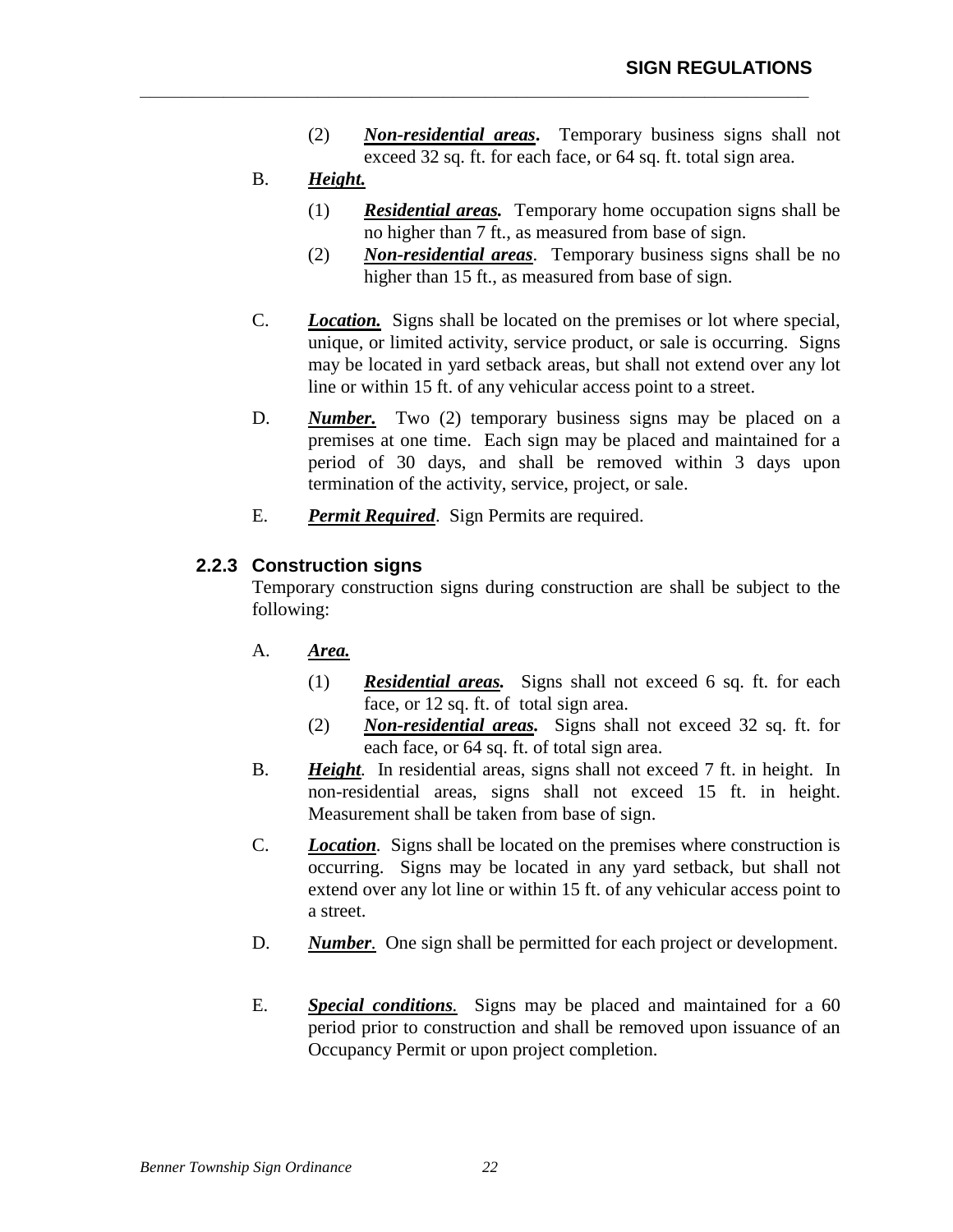## **2.2.4 Political signs**

In addition to the general provisions of this Ordinance, the following regulations shall apply to all political signs.

**\_\_\_\_\_\_\_\_\_\_\_\_\_\_\_\_\_\_\_\_\_\_\_\_\_\_\_\_\_\_\_\_\_\_\_\_\_\_\_\_\_\_\_\_\_\_\_\_\_\_\_\_\_\_\_\_\_\_\_\_\_\_\_\_** 

- A. Signs shall be removed within 2 days after an election or referendum, and shall not be attached to trees, utility poles or other natural objects, or within street right-of-ways. Signs shall not obstruct motorists.
- B. No Sign Permit is required for the installation and maintenance of political signs.

## **2.2.5 Property use signs**

In addition to the general provisions of this Ordinance, the following regulations shall apply to all property use signs.

- A. No trespassing, no hunting, no fishing, no dumping, no parking, towing and other similar signs (as set forth in Title 75 of the Pennsylvania Vehicle Code and its regulations and as set forth in Title 18 of the Pennsylvania Crimes Code and its regulations) not exceeding 2 sq. ft. for each face, or a total sign area of 4 sq. ft. are permitted.
- B. No Sign Permit is required for the installation and maintenance of property use signs.

## **2.2.6 Real estate signs**

In addition to the general provisions of this Ordinance, temporary real estate signs advertising the sale, lease, or rent of a premises shall be subject to the following:

- A. *Area.*
	- (1) *Residential areas* Signs shall not exceed 6 sq. ft. for each face, or a total sign area of 12 sq. ft.
	- (2) *Non-residential areas.* Signs shall not exceed 32 sq. ft. for each face, or a total sign area of 64 sq. ft.
- B. *Height.* In residential areas, signs shall not exceed 7 ft. in height. In non-residential areas, signs shall not exceed 15 ft. in height. Measurement shall be taken from base of sign.
- C. *Location.*Signs shall be located on the premises for sale, lease, or rent, and may be located in any yard setback, but shall not extend over any lot line or within 15 ft. of any vehicular access point to a street.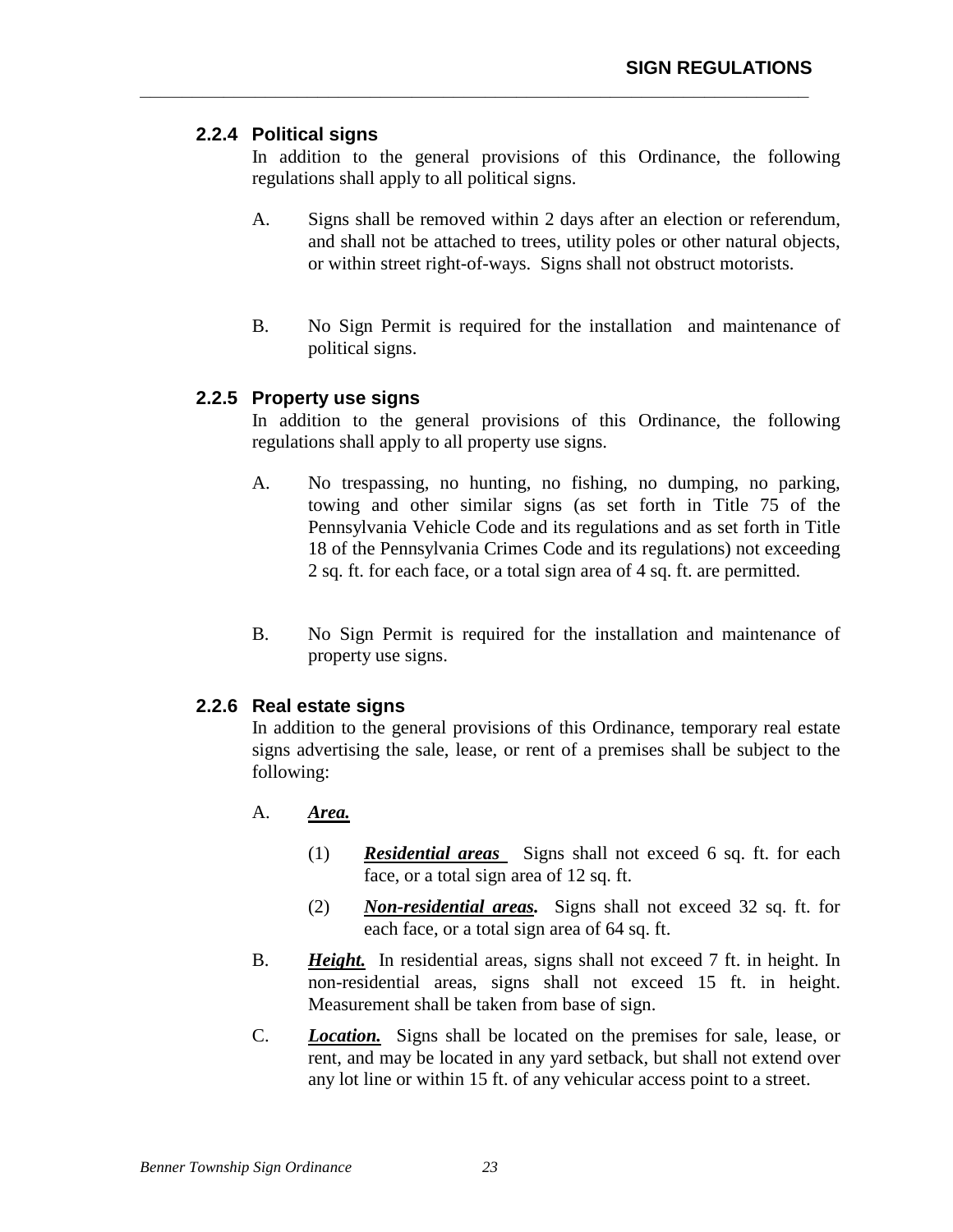D. *Number.* No more than one sign for each lot except where a lot abuts two (2) or more streets, additional signs, one oriented to each abutting street, shall be permitted.

**\_\_\_\_\_\_\_\_\_\_\_\_\_\_\_\_\_\_\_\_\_\_\_\_\_\_\_\_\_\_\_\_\_\_\_\_\_\_\_\_\_\_\_\_\_\_\_\_\_\_\_\_\_\_\_\_\_\_\_\_\_\_\_\_** 

E. *Special conditions.*Signs shall be removed within 7 days of the sale or lease of the premises.

## **2.2.7 Roadside stand signs**

In addition to the general provisions of this Ordinance, the following regulations shall apply to all roadside stand signs.

- A. Signs shall be no larger than 6 sq. ft. in total sign area advertising roadside goods produced on the premises. Each premise or property is limited to two (2) signs. Both signs shall be displayed on the premises or property, and are not permitted within the street.
- B. No Sign Permit is required for installation and maintenance of roadside stand signs. When products no longer offered for sale, such signs shall be removed.

## **2.2.8 Special events**

In addition to the general provisions of this Ordinance, the following regulations shall apply to all special event sign.

- A. Signs shall be no larger than 32 sq. ft. of total sign area advertising auctions and special events, charitable, community activities or service groups. Signs shall be removed within 2 days after the event, and placed no sooner than 4 weeks before the event.
- B. No Sign Permit is required for installation and maintenance of special event signs. Signs shall be removed at the end of the special event.

## **2.2.9 Sport sponsorship signs**

In addition to the general provisions of this Ordinance, the following regulations shall apply to all sport sponsorship signs.

A. Signs placed on the perimeter of an organizational sponsored youth athletic field for the sole purpose of sponsoring or contributing to the organized youth athletic sport.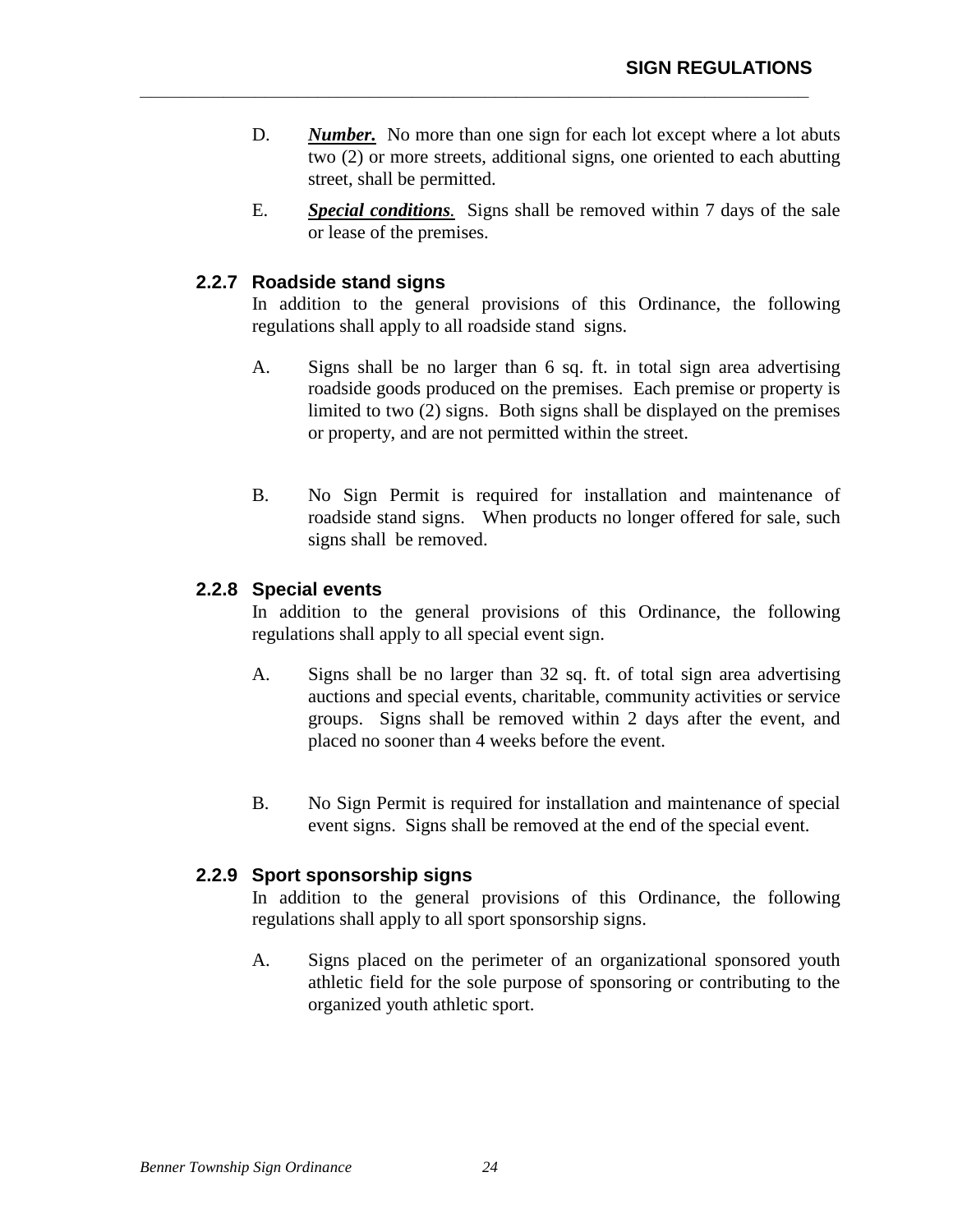B. No Sign Permit is required for installation and maintenance of sport sponsorship signs. Sign shall be removed at the end of the sporting event.

**\_\_\_\_\_\_\_\_\_\_\_\_\_\_\_\_\_\_\_\_\_\_\_\_\_\_\_\_\_\_\_\_\_\_\_\_\_\_\_\_\_\_\_\_\_\_\_\_\_\_\_\_\_\_\_\_\_\_\_\_\_\_\_\_**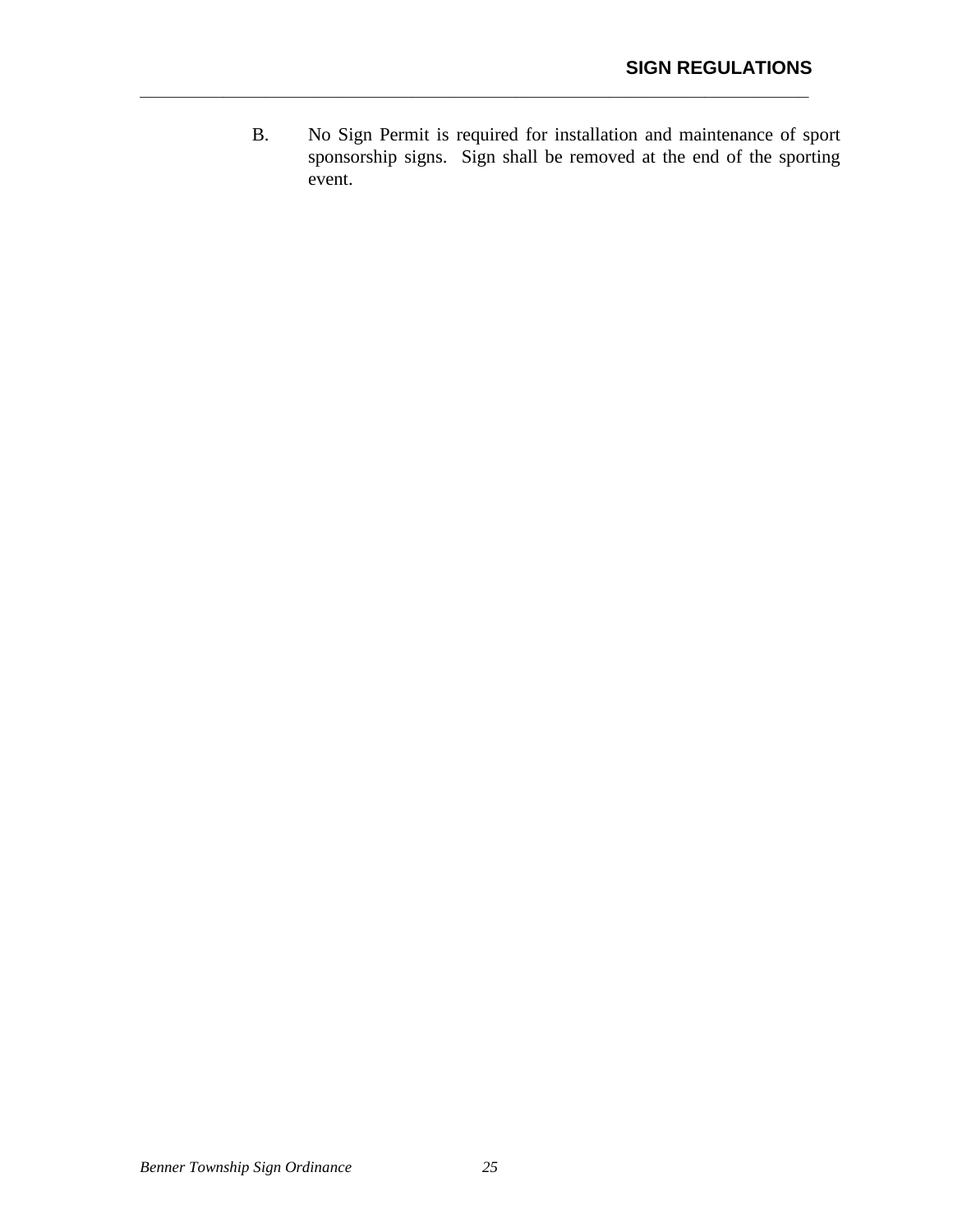# **ARTICLE V Sign Uses**

**\_\_\_\_\_\_\_\_\_\_\_\_\_\_\_\_\_\_\_\_\_\_\_\_\_\_\_\_\_\_\_\_\_\_\_\_\_\_\_\_\_\_\_\_\_\_\_\_\_\_\_\_\_\_\_\_\_\_\_\_\_\_\_\_** 

## **SECTION 1. RESIDENTIAL SIGN USES**

#### **1.1 Signs in residential districts**

#### **1.1.1 AR-1 & R-2 districts**

- A. All signs are prohibited in the Agricultural-Rural Residential (AR-1) and the Low-Density (R-2) Residential zoning districts except signs outlined in *Article III, Section 2, "Signs Permitted in All Districts"*.
- B. Illuminated signs are prohibited except for street address signs, doctor or dentist signs, and church or other places of worship signs.
- C. Regardless of any other provision this Ordinance, no sign may be constructed or maintained in any AR-1 and R-2 zoning districts exceeding 25 sq. ft. for each face, or 50 sq. ft of total sign area.

## **1.1.2 R-3 district**

- A. All signs are prohibited in Medium-Density Residential zoning districts (R-3) except those outlined below:
	- 1. Any signs permitted in AR-1 and R-2 zoning districts, as outlined above.
	- 2. Wall signs denoting the name of an apartment building, fraternity or sorority house, boarding or rooming house, tourist home, nonprofit club, community or municipal center, funeral home or any other similar enterprises are permitted.
- B. Illuminated signs are prohibited in R-3 zoning districts, except for street address signs, doctor or dentist signs, churches or other places of worship.
- C. Regardless of any other provision in this Ordinance, no sign shall be constructed or maintained in R-3 zoning districts exceeding 25 sq. ft. for each face, or 50 sq. ft of total sign area.

## **SECTION 2. COMMERCIAL SIGN USES**

For all commercial uses, only the following signs are permitted and only if accessory and incidental to a permitted or special use. All signs are subject to special conditions in later parts of this Section, and shall be subject to the following: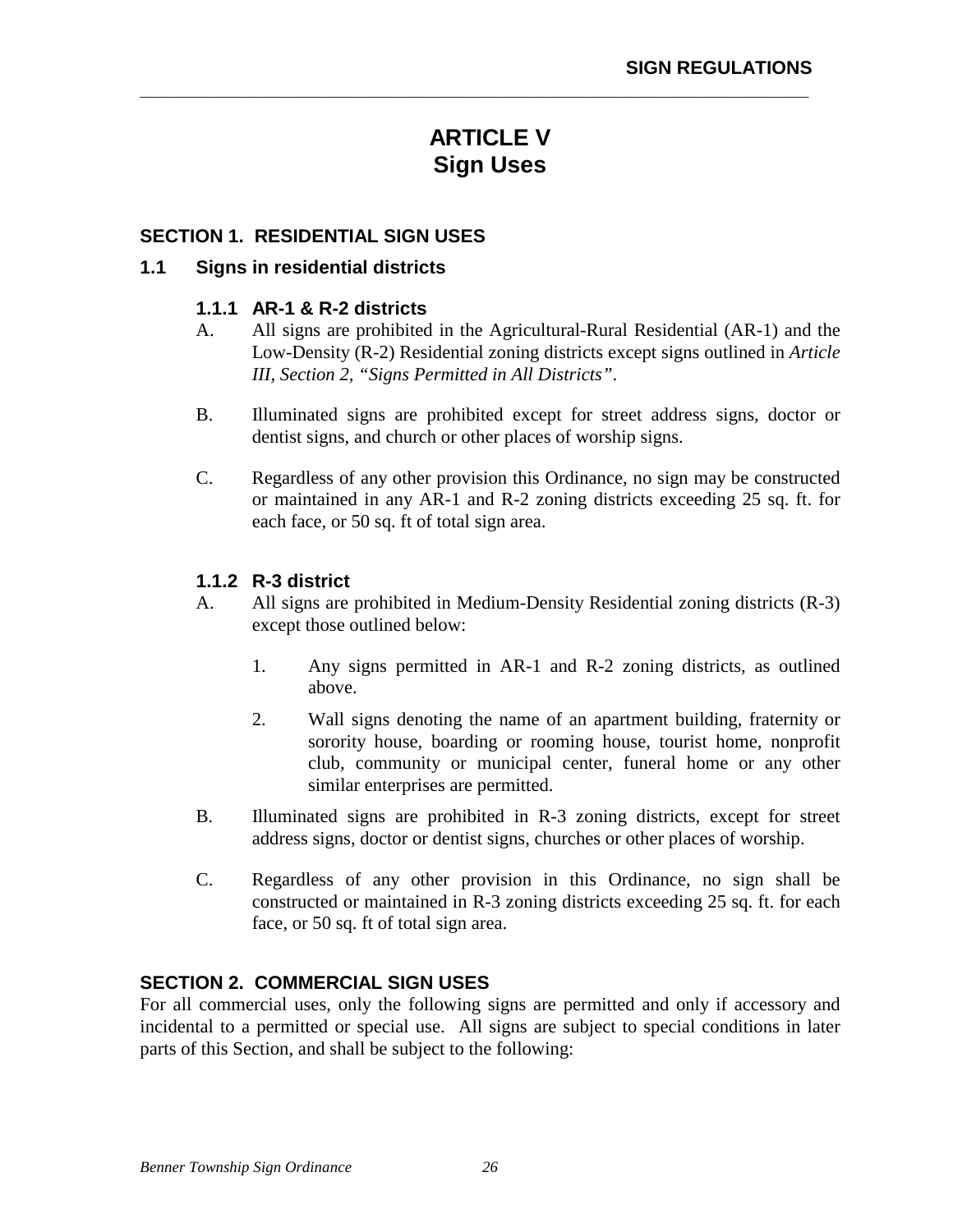## **2.1 Airport**

Airport signs shall be subject to the following; except those signs specifically regulated by the Federal Aviation Administration or the Pennsylvania Department of Transportation, Bureau of Aviation.

**\_\_\_\_\_\_\_\_\_\_\_\_\_\_\_\_\_\_\_\_\_\_\_\_\_\_\_\_\_\_\_\_\_\_\_\_\_\_\_\_\_\_\_\_\_\_\_\_\_\_\_\_\_\_\_\_\_\_\_\_\_\_\_\_** 

## **2.1.1 Directory signs**

Directory signs containing the name of the occupants at the airport, containing no advertisement, shall be subject to the following:

- A. *Area.* Directory signs shall not exceed 32 sq. ft. for each face, or a total sign area of 64 sq. ft. for occupants located in building or hangers at the airport.
- B. *Height.* Signs shall be no higher than 10 ft., as measured from base of sign or building where affixed, or the grade of the nearest adjacent street, whichever is higher.
- C. *Location.* Signs may be located in any setback area, and shall not extend over any lot line or within 15 ft. of any vehicular access point from any lot to a street.
- D. *Number.* Only one directory sign for each office, industrial, and institutional building or complex under unified control consisting of two (2) or more occupants. Directory signs shall not be permitted for single occupant office, industrial, and institutional buildings or complexes.
- E *Type.* Signs may either be wall, ground or pole signs.

## **2.1.2 Wall signs**

- (1) *Area.* Signs shall not exceed 10% of the user's proportionate share of a building wall where affixed or 64 sq. ft., whichever is smaller,
	- (a) if the wall sign consists of individual, outlined, alphabetic, numeric, and/or symbolic characters without background except as provided by the building surface where affixed; and if illuminated, it shall be shielded silhouette lighting, or spot lighting, but visibly exposed on the face or sides of the characters; or
	- (b) wall signs located at airports are encouraged to utilize lettering and background similar in style and coloring.
- (2) *Height.* Signs shall be no higher than the wall where affixed, or 20 ft. as measured from the base of the building wall where affixed, whichever is lower.
- (3) *Location.* Signs may be located on the outermost wall of any principal building.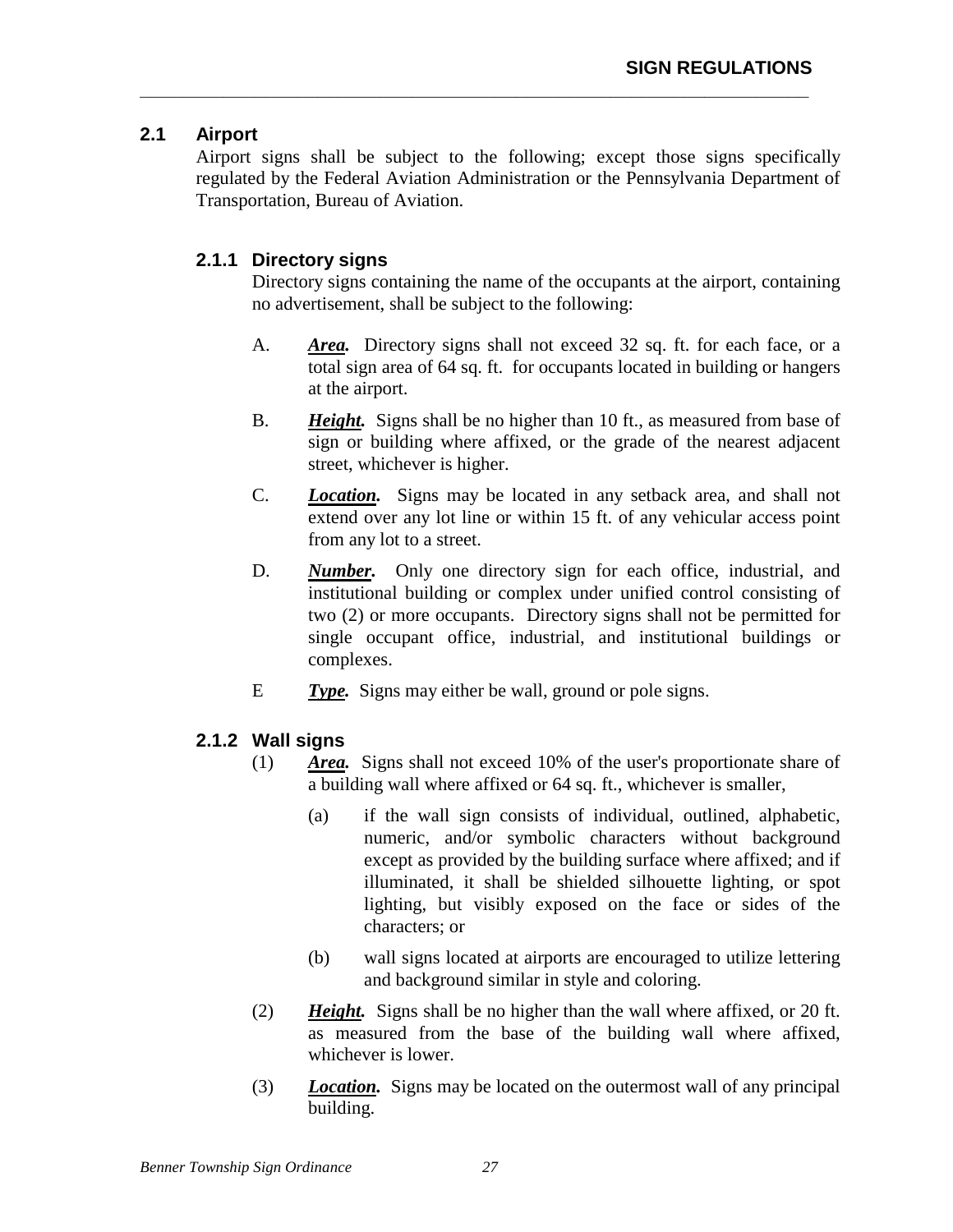(4) *Number.* There shall be no more than one wall sign for each principal tenant or use contained at the airport, except where a tenant or use abuts two (2) or more streets, additional signs, one oriented to each abutting street, shall be permitted.

**\_\_\_\_\_\_\_\_\_\_\_\_\_\_\_\_\_\_\_\_\_\_\_\_\_\_\_\_\_\_\_\_\_\_\_\_\_\_\_\_\_\_\_\_\_\_\_\_\_\_\_\_\_\_\_\_\_\_\_\_\_\_\_\_** 

## **2.1.3 Ground and pole signs**

- (1) *Area.* Each airport may have one ground or pole sign containing the name of the airport. Sign area shall not exceed 50 sq. ft. for each face, not to exceed a total sign area of 100 sq. ft.
- (2) *Height.* Signs shall be no higher than 18 ft., as measured from base of sign.
- (3) *Location.* Signs may be located in any yard setback, but shall not extend over any lot line or within 15 ft. of any vehicular access point to a street.
- (5) *Number.* There shall not be more than one ground or pole sign for each airport.
- (6) *Required by FAA or Pennsylvania Bureau of Aviation.* Signs required by the Federal Aviation Administration and/or the Pennsylvania Department of Transportation, Bureau of Aviation for navigational safety are exempted from the applicable regulations of this Ordinance. Written proof of such requirements shall be presented to the Township for exemptions to be granted by the Township.

## **2.2 Shopping center**

Shopping Center signs shall be subject to the following:

## **2.2.1 Directory signs**

Directory signs containing the name of the occupants at the shopping center, containing no advertisement, shall be subject to the following:

- A. *Area.* Directory signs shall not exceed 32 sq. ft. for each face, or a total sign area of 64 sq. ft. for occupants located at the shopping center.
- B. *Height.* Signs shall be no higher than 10 ft., as measured from base of sign or building where affixed, or the grade of the nearest adjacent street, whichever is higher.
- C. *Location.* Signs may be located in any setback area, and shall not extend over any lot line or within 15 ft. of any vehicular access point from any lot to a street.
- D. *Number.* Only one directory sign for each office, industrial, and institutional building or complex under unified control consisting of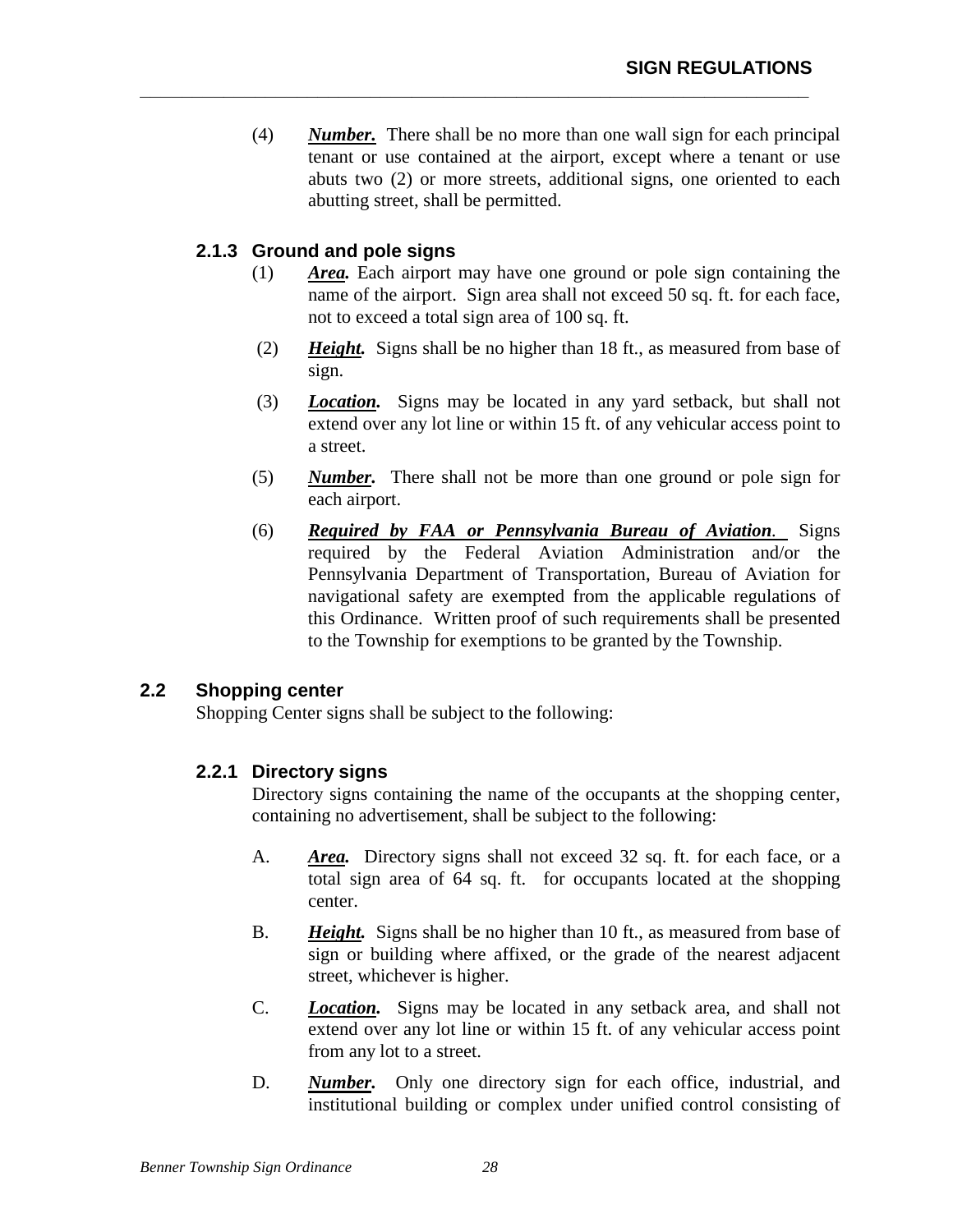two (2) or more occupants. Directory signs shall not be permitted for single occupant office, industrial, and institutional buildings or complexes.

E *Type.* Signs may either be wall, ground or pole signs.

**\_\_\_\_\_\_\_\_\_\_\_\_\_\_\_\_\_\_\_\_\_\_\_\_\_\_\_\_\_\_\_\_\_\_\_\_\_\_\_\_\_\_\_\_\_\_\_\_\_\_\_\_\_\_\_\_\_\_\_\_\_\_\_\_** 

## **2.2.3 Ground and pole**

- (1) *Area.* Signs shall not exceed a maximum of 1 sq. ft. of total sign area for each 1 1/2 lineal ft. of front footage of the lot not to exceed 200 sq. ft. of total sign area.
- (2) *Directory sign*. Each shopping center may have one ground or pole directory sign containing the names of the tenants at the shopping center. Sign area shall not exceed 32 sq. ft. for each face, or 64 sq. ft of total sign area.
- (3) *Height.* Signs shall be no higher than 18 ft., as measured from base of sign or grade of the nearest adjacent street, whichever is lower.
- (4) *Location.* Signs may be located in any setback area, but shall not extend over any lot line or within 15 ft. of any vehicular access point to a street.
- (5) *Number.* There shall not be more than one ground or pole sign for each shopping center corner lot or other entrances

## **2.2.4 Wall signs**

- (1) *Area.* Signs shall not exceed 10% of the user's proportionate share of the building wall where affixed or 64 sq. ft., whichever is smaller,
	- (a) if the wall sign consists only of individual, outlined, alphabetic, numeric, and/or symbolic characters without background except as provided by the building surface where affixed; and if illuminated, it shall be shielded silhouette lighting or spot lighting, but not visibly exposed on the face or sides of the characters; or
	- (b) all wall signs located at shopping center are encouraged to utilize lettering and background similar in style and coloring.
- (2) *Height.* Signs shall be no higher than the wall where affixed, or 20 ft., as measured from the base of the building wall where affixed, whichever is lower.
- (3) *Location.* Signs may be located on the outermost wall of any principal building.
- (4) *Number.* There shall not be more than one wall sign for each principal tenant or use contained at the shopping center except where a tenant or use abuts two (2) or more streets, additional signs, one oriented to each abutting street, shall be permitted.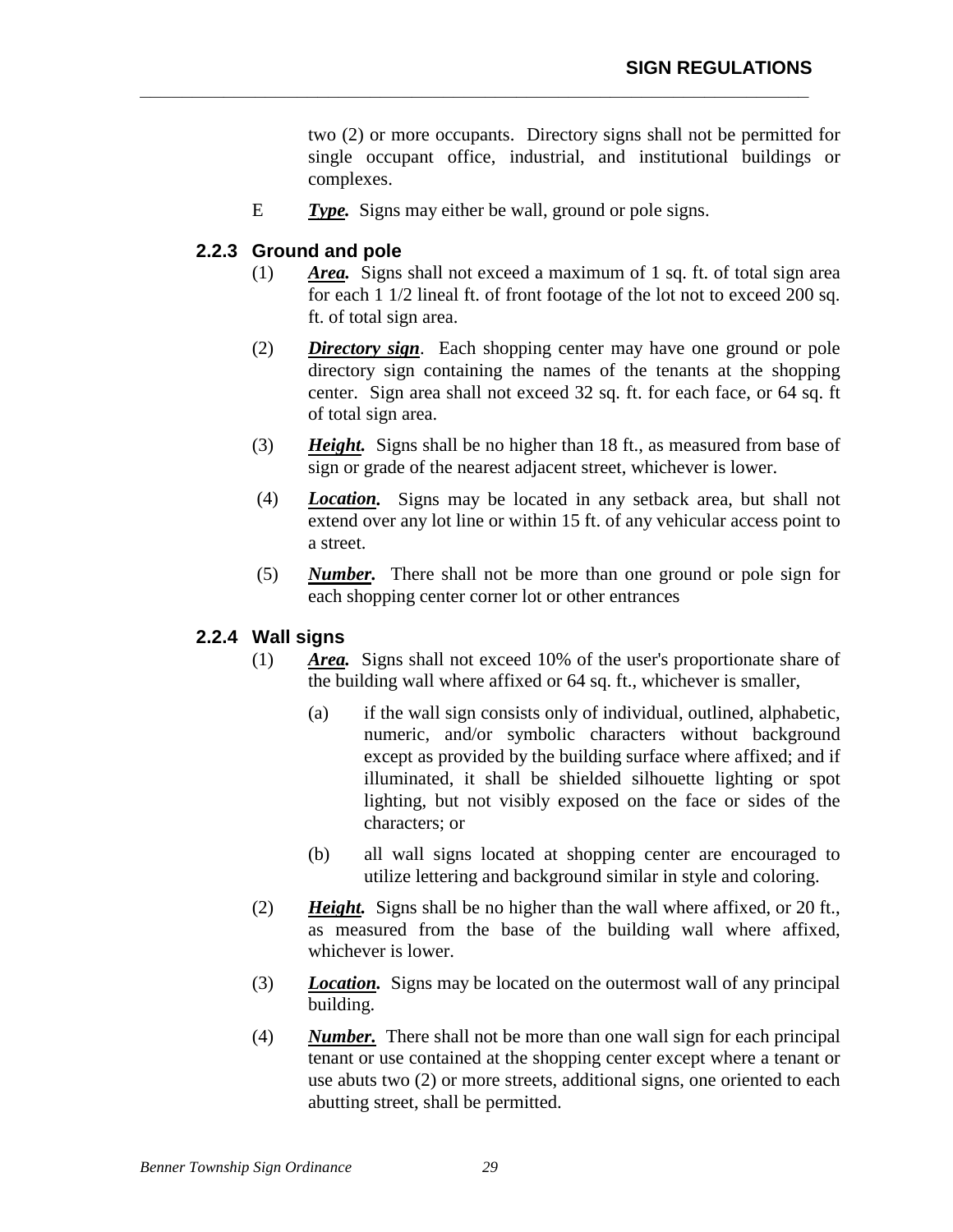## **SECTION 3. OFFICE PARK, INDUSTRIAL AND INSTITUTIONAL SIGNS**

For all office, industrial and institutional signs, only are permitted if accessory and incidental to a permitted or special use:

**\_\_\_\_\_\_\_\_\_\_\_\_\_\_\_\_\_\_\_\_\_\_\_\_\_\_\_\_\_\_\_\_\_\_\_\_\_\_\_\_\_\_\_\_\_\_\_\_\_\_\_\_\_\_\_\_\_\_\_\_\_\_\_\_** 

## **3.1 Office park, industrial and institutional signs**

Office park, industrial and institutional signs shall be subject to the following:

## **3.1.1 Wall signs**

- (1) *Area.* Signs shall not exceed 10% of the area of the building wall where affixed, or 64 sq. ft., whichever is smaller. Sign area may be increased by 20%, except the sign area shall not exceed 64 sq. ft., if such wall sign:
	- (a) consists only of individual, outlined, alphabetic, numeric, and/or symbolic characters without background except provided by the building surface where the sign is affixed; and
	- (b) if illuminated, such shall be shielded silhouette lighting or spot lighting, but not visibly exposed on the face or sides of the characters.
- (2) *Height.* Signs shall be no higher than the wall where affixed or 20 ft., as measured from the base of the building wall where affixed, whichever is lower.
- (3) *Location*. Signs may be located on the outermost wall of any principal building, and shall not extend more than 16 inches from the wall.
- (4) *Number.* There shall not be more than one wall sign for each principal building except where the building abuts two (2) or more streets, additional signs, one oriented to each abutting street, shall be permitted.
- (5) *Special conditions.* When a principal building has to two (2) or more permitted uses, the operator of each premises may install a wall sign upon their proportionate share of the building wall. Maximum sign area of each wall sign shall be determined by calculating the proportionate share of the building wall, including doors and windows and apply that proportion to the total permitted wall sign area of the building.

## **3.1.2 Ground and pole signs**

(1) *Area .* Signs shall not exceed 32 sq. ft. for each face, or a total sign area of 64 sq. ft*.*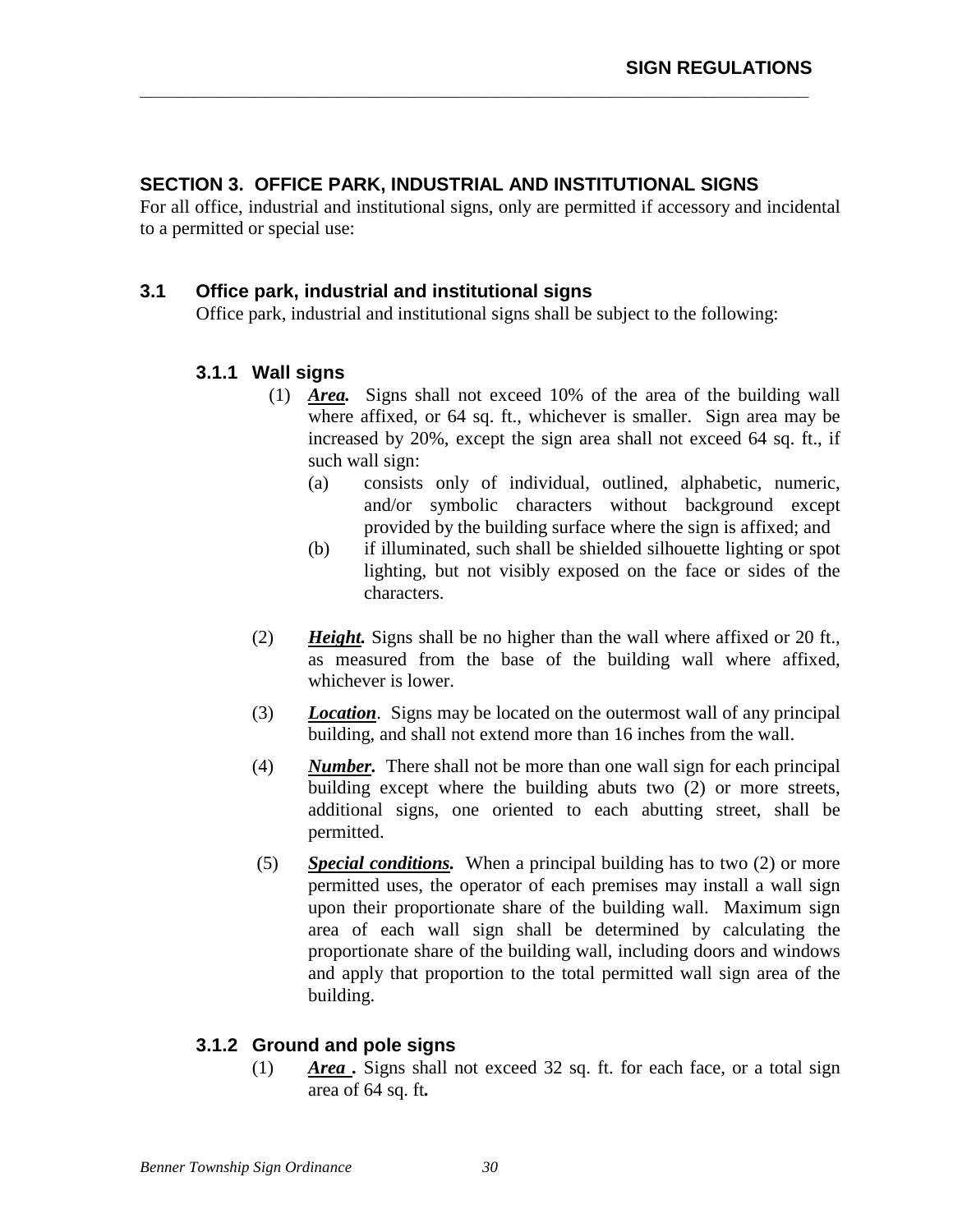(2) *Height.* Signs shall be no higher than 25 ft., as measured from base of sign or grade of the nearest adjacent street, whichever is lower.

**\_\_\_\_\_\_\_\_\_\_\_\_\_\_\_\_\_\_\_\_\_\_\_\_\_\_\_\_\_\_\_\_\_\_\_\_\_\_\_\_\_\_\_\_\_\_\_\_\_\_\_\_\_\_\_\_\_\_\_\_\_\_\_\_** 

- (4) *Location.* Signs may be located in any setback area, but shall not extend over any lot line or within 15 ft. of any vehicular access point to a street.
- (5) *Number.* Only one ground or pole sign for each principal building.

#### **3.1.3 Awning, canopy, or marquee signs**

- (1) *Area.* Awning, canopy, or marquee signs shall not exceed 24 sq. ft., or not more than 50% of the sign area of the smallest face of the awning, canopy, or marquee where affixed.
- (2) *Height.* Signs shall be no higher than the top of the awning, canopy, or marquee where affixed.
- (3) *Location.* Signs may be affixed or located on any awning, canopy, or marquee.
- (4) *Number.* There shall be only one awning, canopy, or marquee sign exceeding a total sign area of 4 sq. ft. for each principal building. Awning, canopy, and marquee signs 4 sq. ft. or less in total sign area are exempt from the provisions of this Ordinance as specified in *Article III, Section 2*.

## **3.2 Office and industrial park signs**

Office and industrial park signs containing the name of the park, the management or the developer, and/or the address or location of the park shall be subject to the following:

- A. *Area.* Signs shall not exceed 32 sq. ft. for each face, or a total sign area of 64 sq. ft.
- B. *Height*. Signs shall be no higher than 7 ft., as measured from base of or grade of the nearest adjacent street, whichever is higher.
- C. *Location.* Signs shall be located in the office or industrial park.
- D. *Number.* Only one office or industrial park sign for each vehicular access point to the park.
- E. *Type.* Signs shall be ground or pole signs.

#### **3.3 Directory signs**

Directory signs, additional to primary ground or wall signs, containing the name of the occupants of the premises where the sign is located, and containing no advertisement, shall be subject to the following: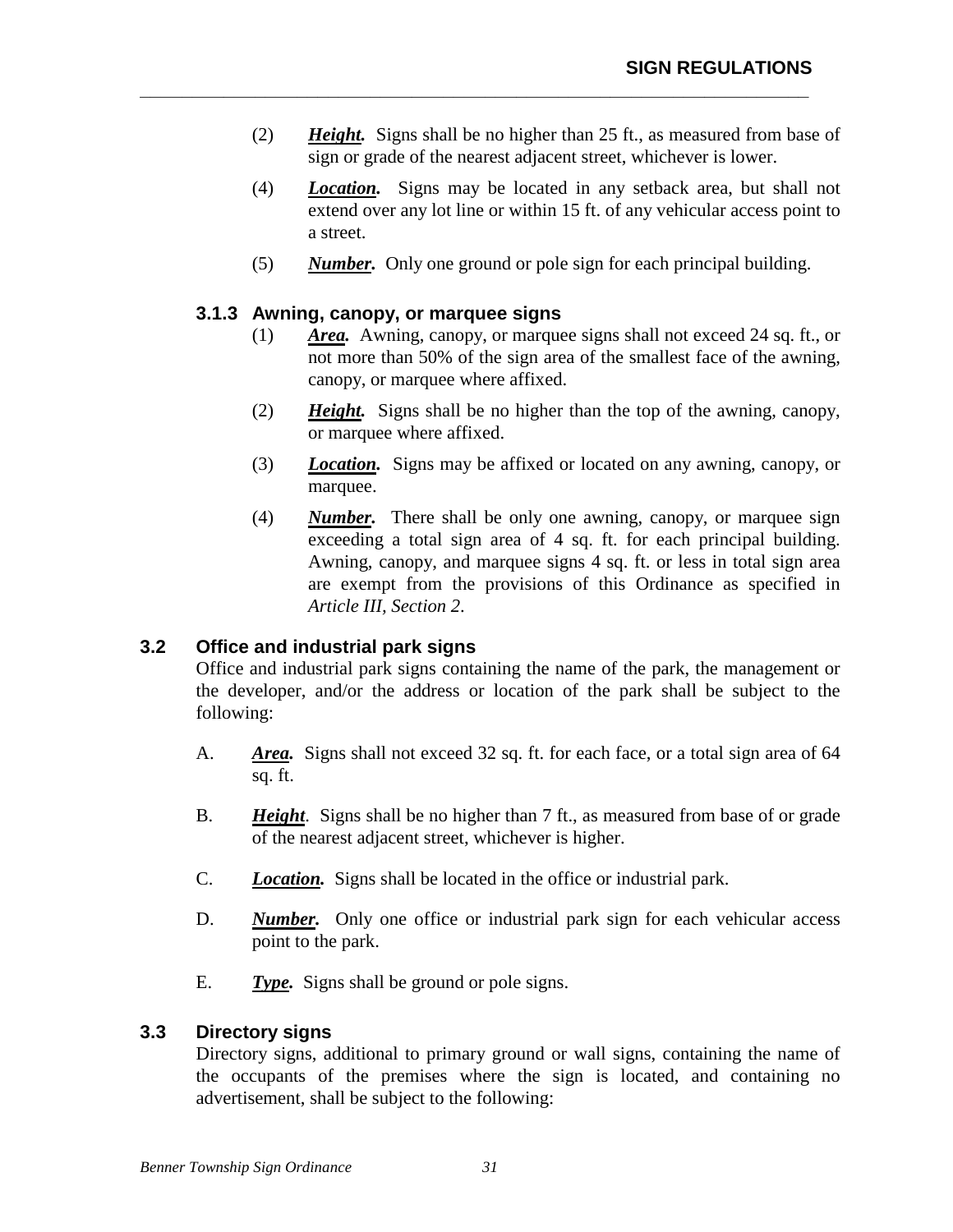A. *Area.* Signs shall not exceed 5 sq. ft. for each occupant located in the building or complex.

**\_\_\_\_\_\_\_\_\_\_\_\_\_\_\_\_\_\_\_\_\_\_\_\_\_\_\_\_\_\_\_\_\_\_\_\_\_\_\_\_\_\_\_\_\_\_\_\_\_\_\_\_\_\_\_\_\_\_\_\_\_\_\_\_** 

- B. *Height.* Signs shall be no higher than 10 ft., as measured from base of sign or building where affixed, or the grade of the nearest adjacent street, whichever is higher.
- C. *Location.* Signs may be located in any setback area, and shall not extend over any lot line or within 15 ft. of any vehicular access point from any lot to a street.
- D. *Number.* Only one directory sign for each office, industrial, and institutional building or complex under unified control consisting of two (2) or more occupants. Directory signs shall not be permitted for single occupant office, industrial, and institutional buildings or complexes.
- E *Type.* Signs may either be wall, ground or pole signs.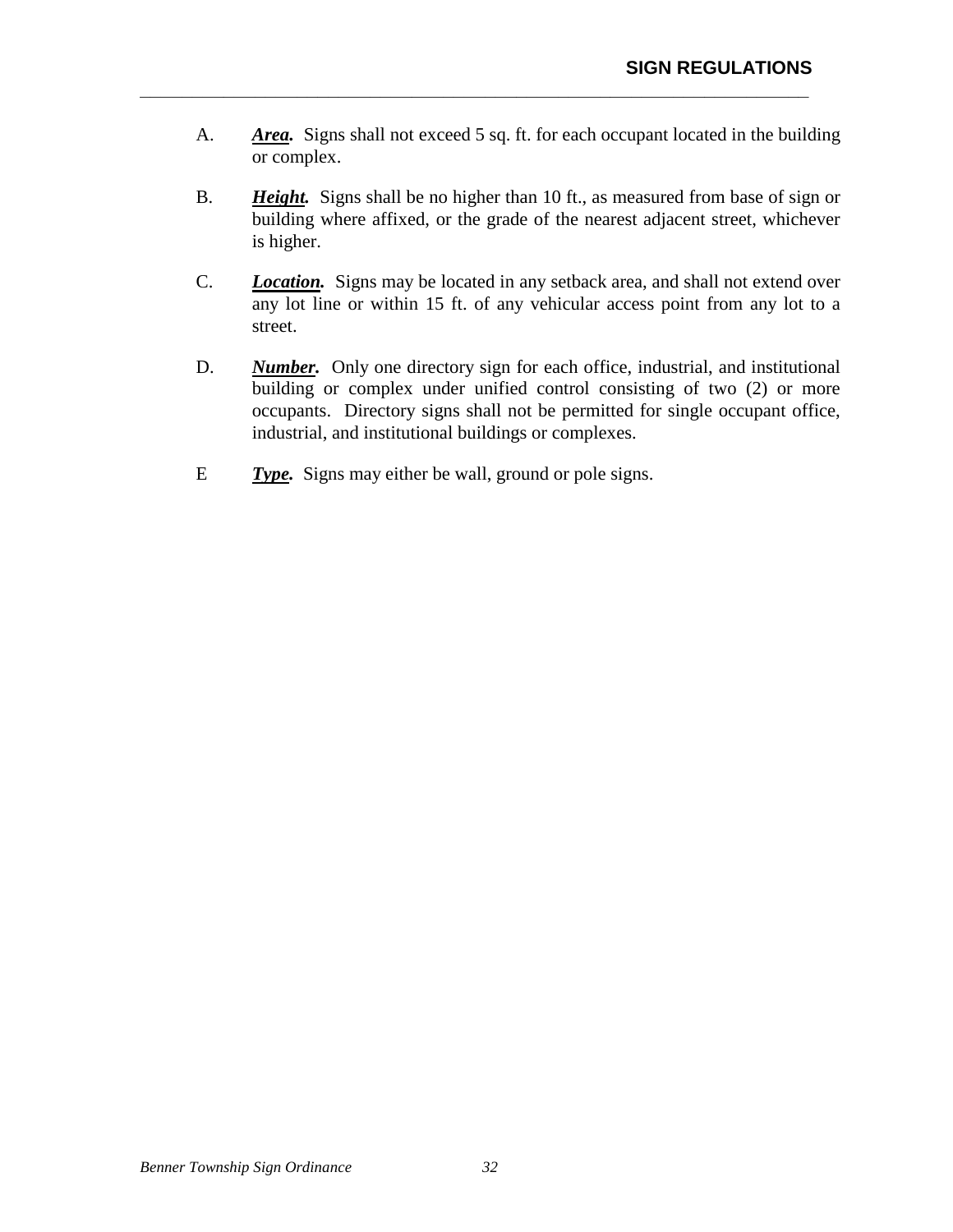# **ARTICLE VI Nonconforming Signs**

**\_\_\_\_\_\_\_\_\_\_\_\_\_\_\_\_\_\_\_\_\_\_\_\_\_\_\_\_\_\_\_\_\_\_\_\_\_\_\_\_\_\_\_\_\_\_\_\_\_\_\_\_\_\_\_\_\_\_\_\_\_\_\_\_** 

## **SECTION 1. NONCONFORMING SIGNS**

After the effective date of this Ordinance, there exist or will exist signs which do not conform to the requirements of this Ordinance, which, if lawful before this Ordinance became effective, may be continued subject to certain limitations, even though such nonconforming signs would be prohibited, regulated, or restricted under the terms of this Ordinance.

- **1.1** Nonconforming signs are subject to the following regulations:
	- a. Nonconforming signs, once removed from their location after the effective date of this Ordinance, shall be replaced only with conforming signs.
	- b. Nonconforming signs destroyed by any means to 50% or more of replacement value immediately prior to destruction, shall be removed and shall be replaced only with a sign which complies with all the requirements of this Ordinance.
	- c. Nonconforming signs destroyed by any means to less than 50% of replacement value immediately prior to destruction may be repaired, but no repairs shall make the sign more nonconforming than the sign was at the time of destruction.
	- d. Nonconforming signs may be repainted, repaired, and similarly maintained, but no repair or maintenance shall make a sign more nonconforming than the sign was prior to the painting, repair or maintenance.
	- e. No nonconforming sign may be relocated unless to comply with all the requirements of this Ordinance.
	- f. No nonconforming sign shall be modified in any way which will further violate any regulation imposed by this Ordinance.
	- g. Nonconforming signs shall not be expanded.
	- h. Nonconforming signs (e.g., flashing, intermittent, etc.) that are inoperative for one (1) year or more shall not be re-activated.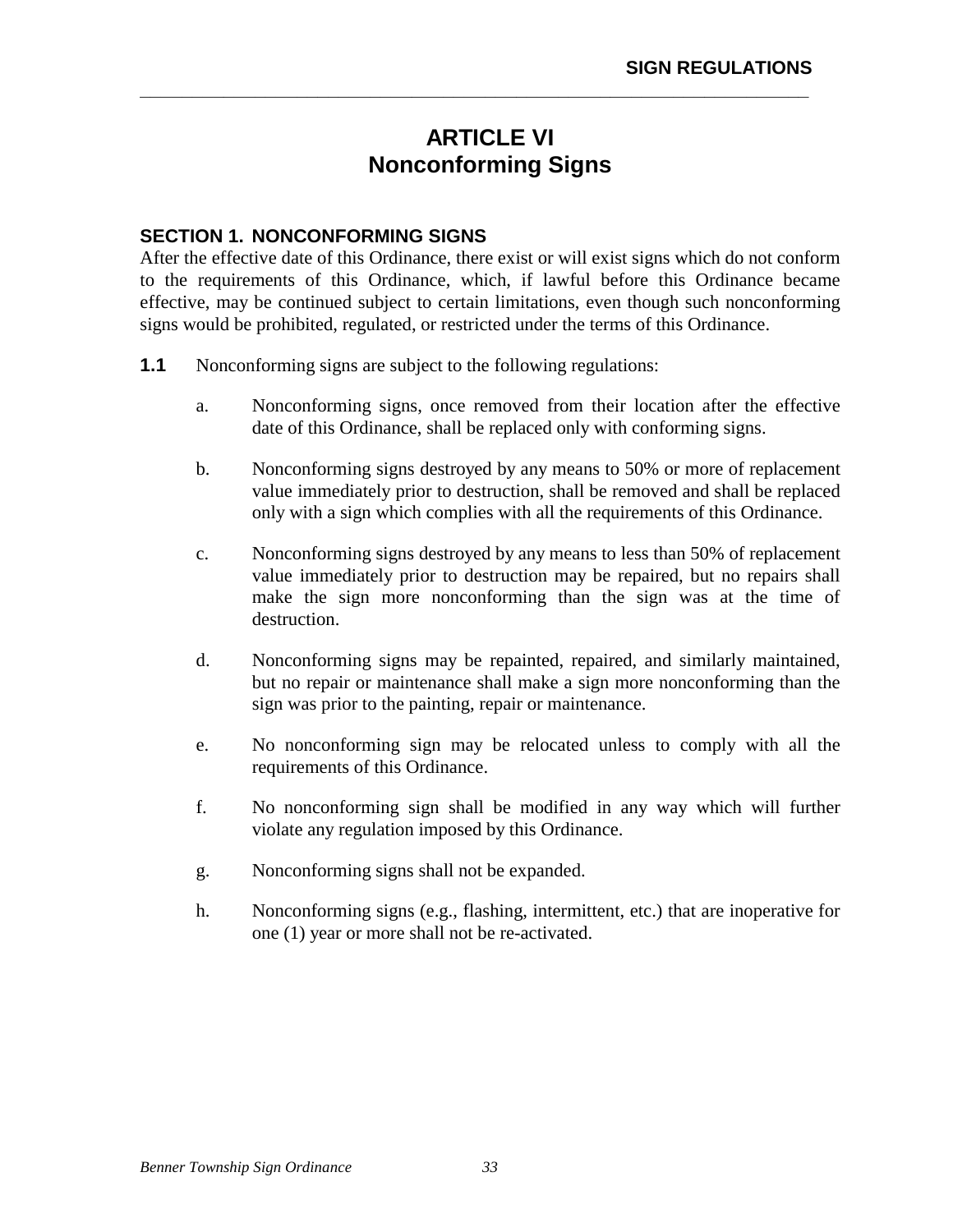# **ARTICLE VII Administration and Enforcement**

**\_\_\_\_\_\_\_\_\_\_\_\_\_\_\_\_\_\_\_\_\_\_\_\_\_\_\_\_\_\_\_\_\_\_\_\_\_\_\_\_\_\_\_\_\_\_\_\_\_\_\_\_\_\_\_\_\_\_\_\_\_\_\_\_** 

## **SECTION 1. ADMINISTRATION**

#### **1.1 Permit required**

No person, may construct, alter, or relocate any sign within the Township without first obtaining a "Sign Permit" from the Code Enforcement Officer, except as follows:

- A. No Sign Permit is needed for exempted signs as specified in *Article III, Section 2* of this Ordinance.
- B. No Sign Permit is needed for routine maintenance or changes of parts or copy, providing such changes do not alter the sign area, height, or otherwise render the sign nonconforming.

## **1.2 Application**

Applications for Sign Permits shall be submitted to the Code Enforcement Officer, and shall contain the following information:

- A. Name, address and phone number of applicant and/or property owner.
- B. Detailed drawing of the sign.
- C. Written consent or copy of contract between property owner and applicant for placement of sign, if applicant is not the owner.
- D. Location of the building, structure and/or land where sign now exists or is to be placed.
- E. Plan showing sign description, area, structural supports, and sign placement including the following:
	- (1) Location on premises, relating to existing buildings, structures, property lines, streets, driveways, parking lots and any other existing or proposed signage, including distances.
	- (2) Method of illumination and light positioning.
	- (3) Graphic design, including symbols, letters, materials and colors.
	- (4) Visual messages, copy, text or content of sign.

#### **1.3 Issuance**

Upon filing of a "Sign Application," the Code Enforcement Officer shall examine the plans, specifications, and supplemental documentation. If the proposed sign complies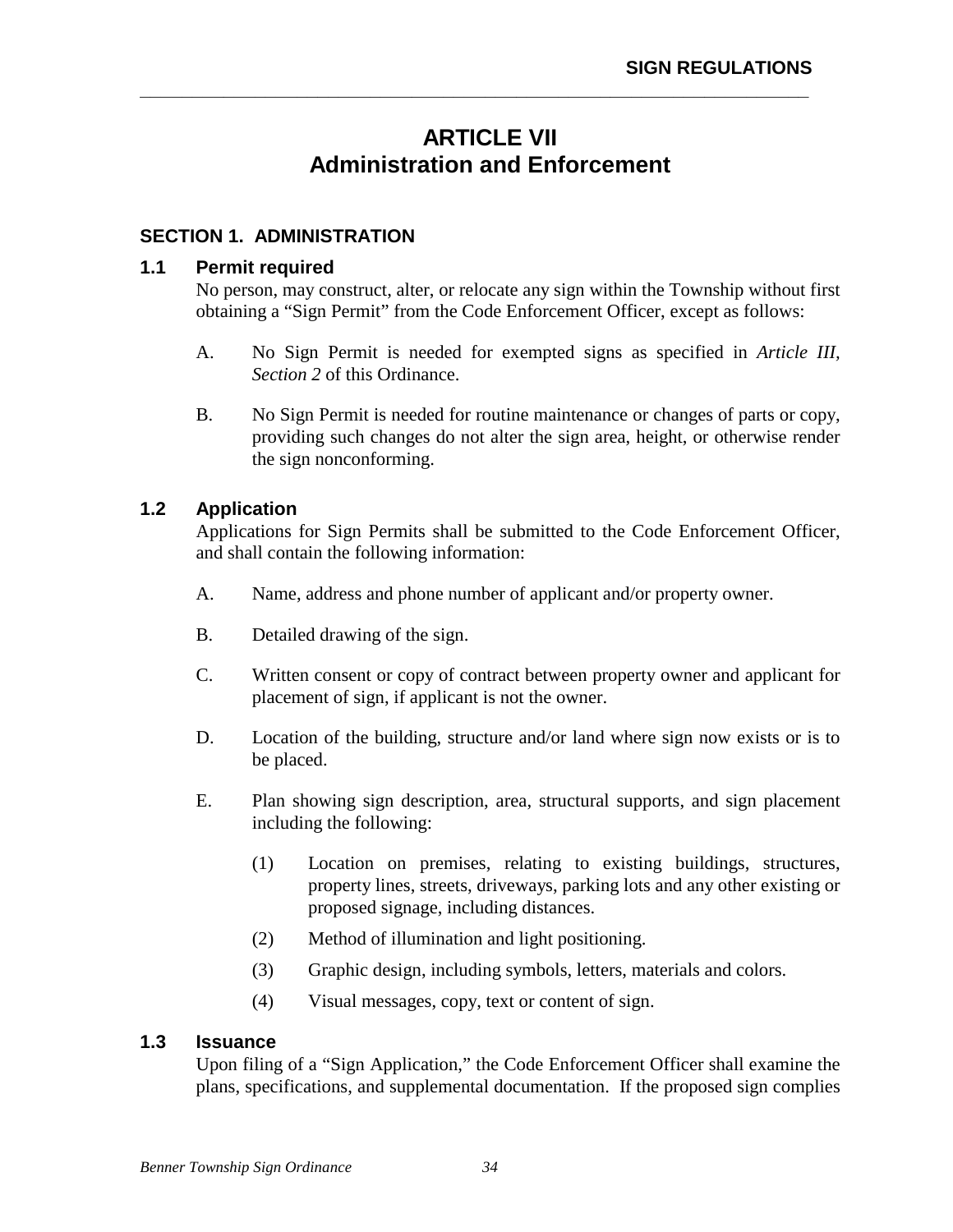with the requirements of this Ordinance and all other applicable regulations, and all fees are paid, the Code Enforcement Officer shall issue a Sign Permit.

**\_\_\_\_\_\_\_\_\_\_\_\_\_\_\_\_\_\_\_\_\_\_\_\_\_\_\_\_\_\_\_\_\_\_\_\_\_\_\_\_\_\_\_\_\_\_\_\_\_\_\_\_\_\_\_\_\_\_\_\_\_\_\_\_** 

## **1.4 Time Extension**

If work issued under a Sign Permit is not completed within one (1) year after the date of permit issuance, it shall become null and void, unless extended by the Code Enforcement Officer for an additional 6-month period. Time extension requests shall be in writing from the applicant.

## **1.5 Fees**

Fees for all Sign Permits shall be established by "Resolution" by the Supervisors of Benner Township.

## **SECTION 2. SIGN REVIEW BOARD**

Where authorized by this Ordinance, the Sign Review Board shall review applications, when necessary. The Planning Commission of Benner Township shall be appointed by the Supervisors as the Sign Review Board of Benner Township.

- A. Requests to the Planning Commission shall be made in writing. Meetings shall be scheduled not less than 7 days nor more than 20 days after a written request is received. Meetings shall be public.
- E. The Planning Commission shall have the power to provide recommends in all cases involving Variances from the terms of this Ordinance, prior to submission to the Zoning Hearing Board. The Planning Commission shall also review final plans for roadside turnoffs and pedestrian display areas, and shall approve applications for directional signs prior to issuance of a Sign Permit by the Code Enforcement Officer. In arriving at its decision, the Commission shall consider the statement of intent in Article I of this Ordinance its basic guide. The Commission may request sketches, drawings or photographs showing the entire property and the proposed sign or signs, and applicant shall explain briefly in a written request where sign(s) vary from the provisions of this Ordinance and why an exception for the proposed sign(s) is necessary.
- F. After the meeting and discussing an application, the Planning Commission shall decide upon the application and make its determination to applicant within 30 days of having received such application. Subsequent to review of any application for a variance from the terms of this Ordinance, the Commission shall also make its determination known to the Zoning Hearing Board within 30 days of having received such application. This action will constitute a formal application to the Zoning Hearing Board, provided that upon receipt of notice from the Commission, the applicant submits such forms and fees as required by the Zoning Hearing Board.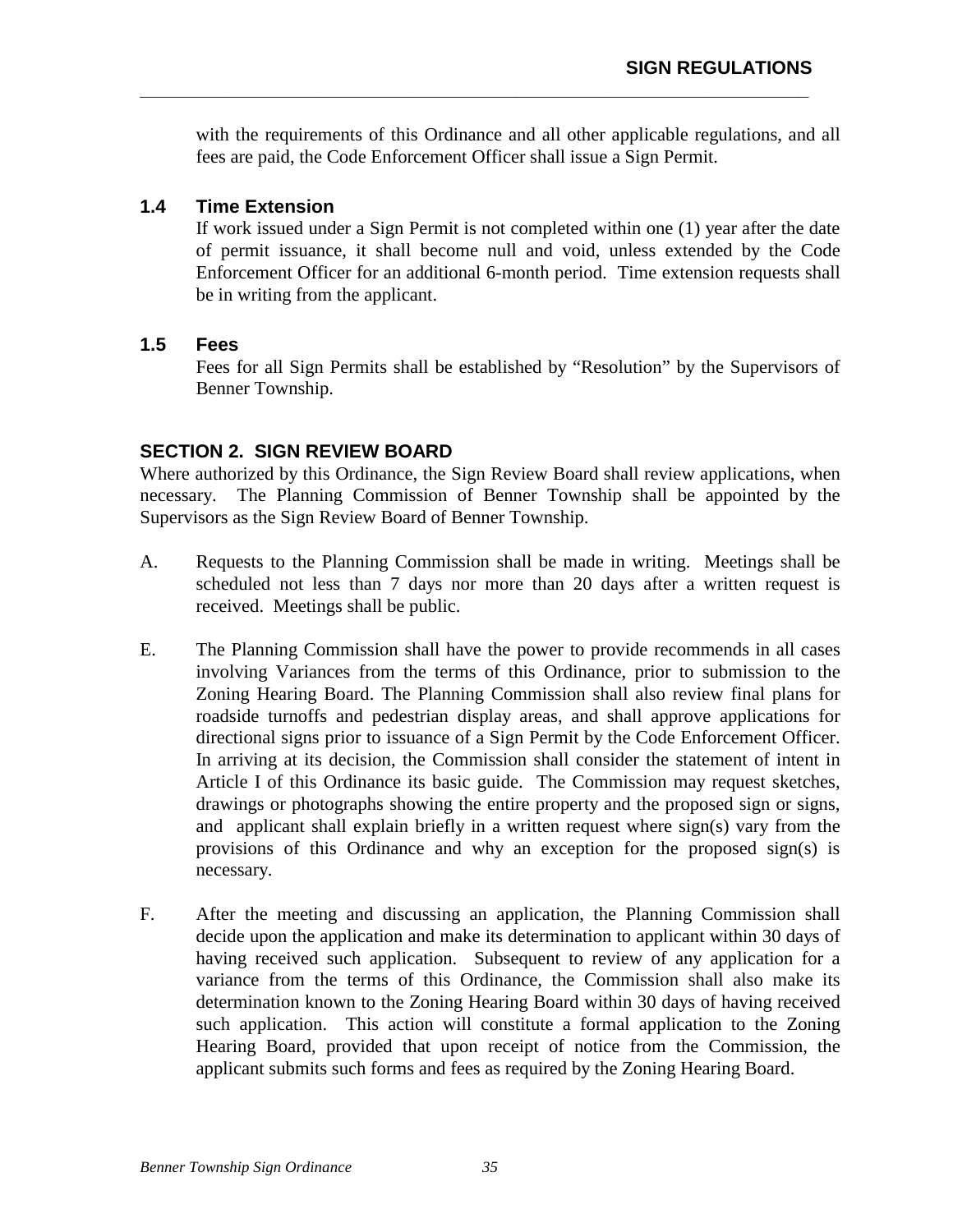G. In considering an application, the Planning Commission may not consider reasons of economic hardship.

**\_\_\_\_\_\_\_\_\_\_\_\_\_\_\_\_\_\_\_\_\_\_\_\_\_\_\_\_\_\_\_\_\_\_\_\_\_\_\_\_\_\_\_\_\_\_\_\_\_\_\_\_\_\_\_\_\_\_\_\_\_\_\_\_** 

## **SECTION 3. ENFORCEMENT**

#### **3.1 Enforcement officer**

The Code Enforcement Officer for this Ordinance shall:

- A. Review of all applications for Sign Permits for compliance with the provisions of this Ordinance, and issuance of permits in compliance;
- B. Receive, investigate, and process all complaints and notify persons of any violations of the provisions of this Ordinance as described in *Pennsylvania Municipalities Planning Code, (MPC)* as amended*;*
- C. Cause the removal of signs found in violation with the provisions of this Ordinance;
- D. Render, when necessary, administrative interpretations regarding the provisions of this Ordinance, and the effects on the sign display in the Township, when needed;
- E. Maintain records for administration, and enforcement of this Ordinance, including applications for variances and appeals.

## **SECTION 4. VIOLATIONS AND PENALTIES**

Failure to comply with any provision of this Ordinance shall be a violation.

## **4.1 Complaints**

Whenever a violation of this Ordinance occurs, or is alleged to have occurred, any person may file a complaint to the Code Enforcement Officer. The Code Enforcement Officer shall record such complaints, investigate, and take action, as necessary, as provided by this Ordinance.

## **4.2 Notice of violation**

If the Code Enforcement Officer finds any provision of this Ordinance violated, enforcement proceedings shall be initiated through a violated, enforcement proceedings shall be initiated through a violation notice as provided for in the *MPC,* as amended.

## **4.3 Penalties**

Penalties and remedies for violations of this Ordinance are stipulated in the *MPC*, as amended.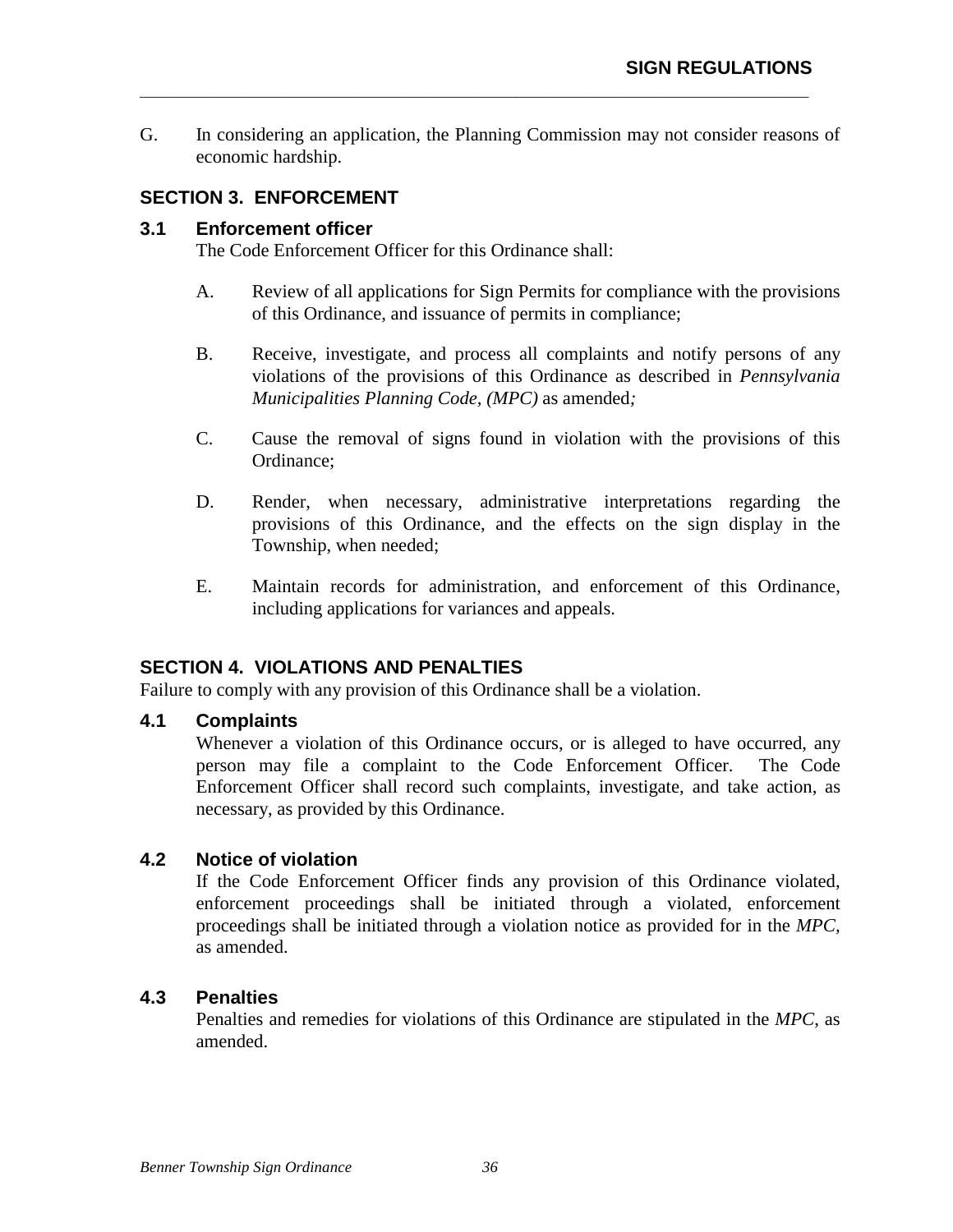## **SECTION 5. APPEALS**

Any appeal from a decision or action of the Township Supervisors, Code Enforcement Officer, or any other officer or agency of the Township pertaining to this Ordinance shall be made in accordance with the *MPC*, as amended.

**\_\_\_\_\_\_\_\_\_\_\_\_\_\_\_\_\_\_\_\_\_\_\_\_\_\_\_\_\_\_\_\_\_\_\_\_\_\_\_\_\_\_\_\_\_\_\_\_\_\_\_\_\_\_\_\_\_\_\_\_\_\_\_\_** 

## **SECTION 6. ZONING HEARING BOARD**

The Zoning Hearing Board is vested with jurisdiction and authority to hold hearings and perform functions authorized by *Article IX of the MPC*, pertaining to provisions of this Ordinance.

## **6.1 Variance criteria**

- A. A literal application of the code would not allow the property to be used at its highest and best used as zoned.
- B. The granting of the requested variance would not be materially detrimental to the property owners in the vicinity.
- C. Hardship caused the sign user under a literal interpretation of the code is due to conditions unique to that property and does not apply generally to the Township.
- D. The granting of the variance would not be contrary to the general objectives of this code and the land use plan.

## **SECTION 7. AMENDMENTS**

Regulations and restrictions set forth in this Ordinance may, from time to time, be amended through action of the Township Supervisors as provided by the *MPC*, as amended.